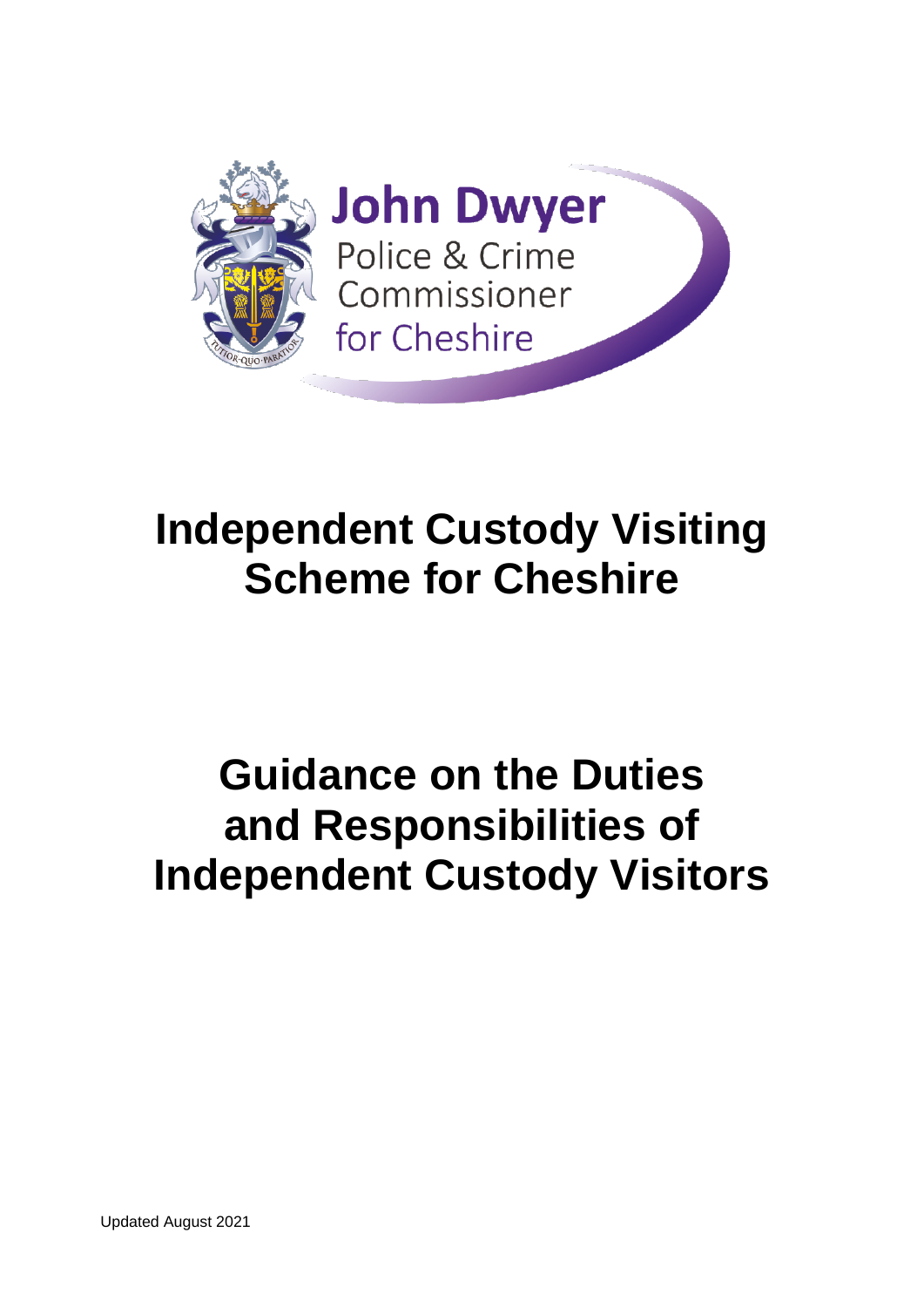### **Objectives of the Scheme**

- 1. The former Cheshire Lay Visiting Scheme was one of the first custody visiting schemes to be established in the country, following the recommendations of Lord Scarman in 1983 because of the Brixton riots. In accordance with Section 51 of the Police Reform Act 2002, (as amended by Section 299 of the Police Reform and Social Responsibility Act 2011) all Police and Crime Commissioners are required to: -
	- (a) make arrangements for persons to be visited by persons appointed under the arrangements (known as 'custody visitors'); and
	- (b) keep those arrangements under review and from time to time revise them as they think fit.
- 2. The Scheme comprises of volunteers from the local community recruited as Custody Visitors to visit designated custody suites. The Custody Visitors concern is the welfare of persons in custody and the operation of the statutory and other rules governing their welfare. Custody Visitors make unannounced visits at varying times of the day and night and are concerned with the conditions of detention and the treatment of individual detainees. Part of the visiting process entails discussions with custody staff and subject to their consent being obtained, detainees are visited. Custody Visitors may raise issues, which require immediate attention by the custody staff and following each visit, will complete a report of their findings. Custody Visitors can discuss experiences from visits and raise issues at Panel meetings. The work and the findings of the Custody Visiting Scheme are publicised.

### **Appointment of Custody Visitors**

- 3. Any person over 18 residing in Cheshire can be appointed as a Custody Visitor, with the exception of serving Magistrates, police officers (including Special Constables), police staff (including PCSOs), and staff of the Office of the Police & Crime Commissioner (the Commissioner). Special consideration will be given to the appointment of solicitors and employees of the probation service and persons closely working within the criminal justice system.
- 4. The Commissioner is responsible for establishing the Scheme. The Chief Executive has been authorised on behalf of the Commissioner to monitor the Scheme; appoint or re-appoint Custody Visitors; and terminate appointments if considered necessary.
- 5. The term of office for a Custody Visitor is initially for a probationary period of six months. The experienced Custody Visitors on the Panel will consider an individual Custody Visitor's conduct, performance, and attendance during the probationary period. Where appointments are confirmed they will be for a period of three years (including the probation period), with a full review of continuing suitability at the end of that period.
- 6. Custody Visitors will be eligible for re-appointment every three years subject to support by the appropriate scheme administrator and to the required vetting status. Whilst it is acknowledged that effective and committed Custody Visitors are a precious resource and experience is valuable, however, this is balanced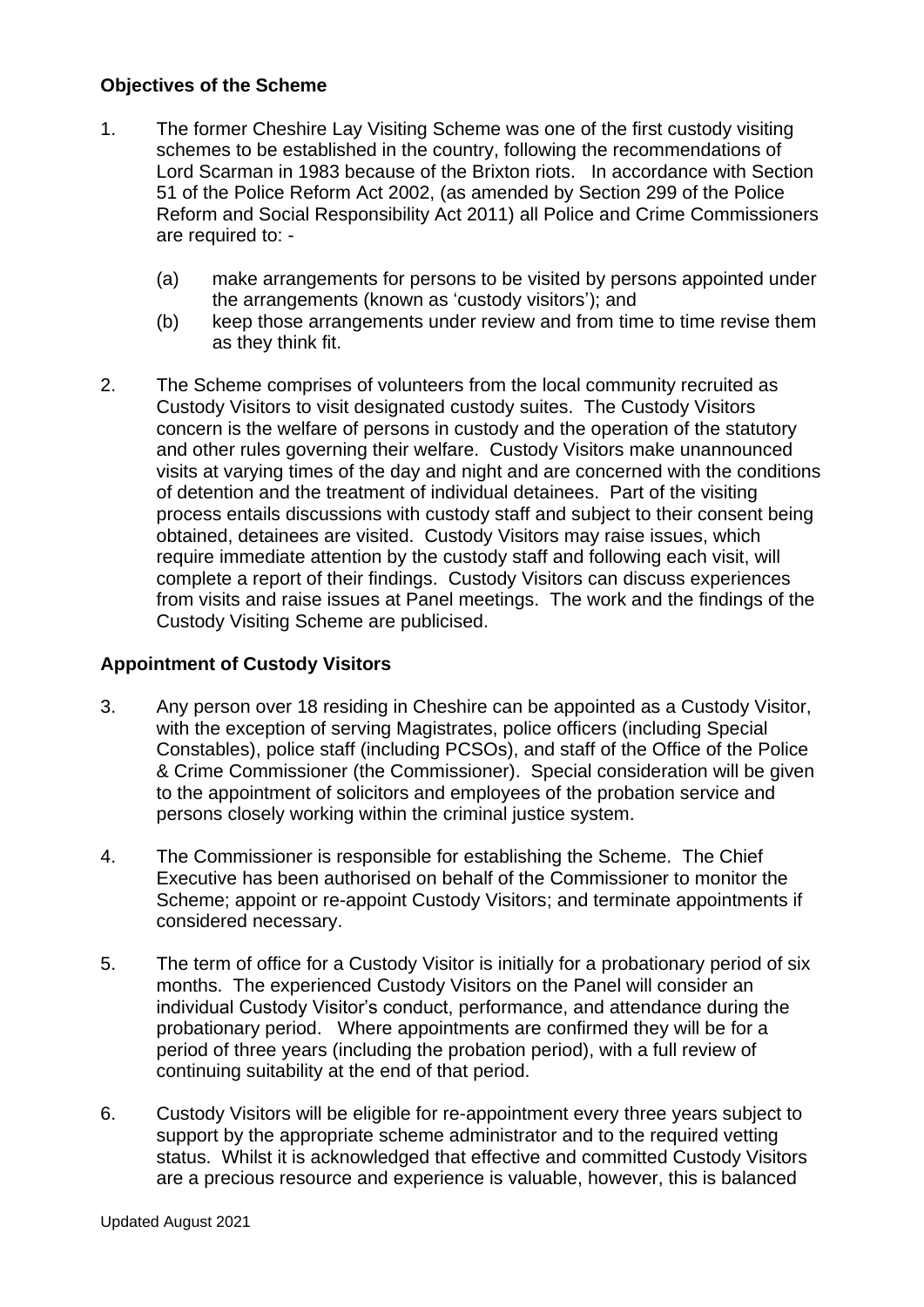against the need to introduce fresh perspectives. The maximum tenure of an appointment will be nine years.

- 7. On appointment each Custody Visitor is required to sign a Memorandum of Understanding, which details the expectations of the Custody Visitor (copy attached as Appendix 1). The Memorandum includes issues such as undertaking a minimum number of visits per year, attendance at training seminars and Panel meetings and the support which the Office of the Police & Crime Commissioner will provide.
- 8. Before appointment, applicants must declare any conviction for a criminal offence, and if they have ever served a term of imprisonment or detention (other than those which are spent by reason of Rehabilitation of Offenders Act 1974). Criminal record checks will be undertaken before appointment.
- 9. Three Custody Visitor Panels operate visiting one of three dedicated custody suites serving the Cheshire police area. The Eastern and Northern Custody Suites both have 35 cells, and the Western Custody Suite has 20 cells. The Suites are located at: -
	- Eastern Area Panel Custody Suite in Middlewich, Macclesfield
	- Northern Area Panel Custody Suite in Sandymoor, Runcorn
	- Western Area Panel Custody Suite in Blacon, Chester

### **Termination of appointment**

- 10. Although the work is voluntary, there may be occasions when the appointment of a Custody Visitor must be terminated due to misconduct or poor performance. Misconduct encompasses matters such as disclosing confidential information obtained during a custody visit, misuse of the identity card, inappropriate behaviour or comments made during a visit or towards a fellow custody visitor, detainee, police officer or police staff, conviction of a criminal offence, abusing the position of Custody Visitor, for example, by consistently flouting the guidelines covering the conduct of Custody Visitors. Examples of poor performance are detailed in paragraphs 12 and 13.
- 11. Custody Visitors **must** notify the Chief Executive if they are arrested, cautioned, or charged with a criminal offence as soon as practicably possible. (A criminal offence may include motoring convictions e.g., driving whilst under the influence of alcohol or drugs which may result in disqualification or the loss of a licence). In such circumstances, the Chief Executive will suspend the appointment of that Custody Visitor until the outcome of any criminal proceedings is known. If the Custody Visitor is subsequently found to be not guilty, they may be reinstated. In the case of a caution, the Chief Executive will review the appointment of the Custody Visitor regarding the nature of the offence. If the Custody Visitor is found guilty of a criminal offence, the Chief Executive will consider whether to terminate their appointment.
- 12. Where a Custody Visitor fails to make a visit within a six-month period, the Chief Executive will write to the Custody Visitor concerned to seek an explanation. If a satisfactory explanation is not provided, the Chief Executive after consultation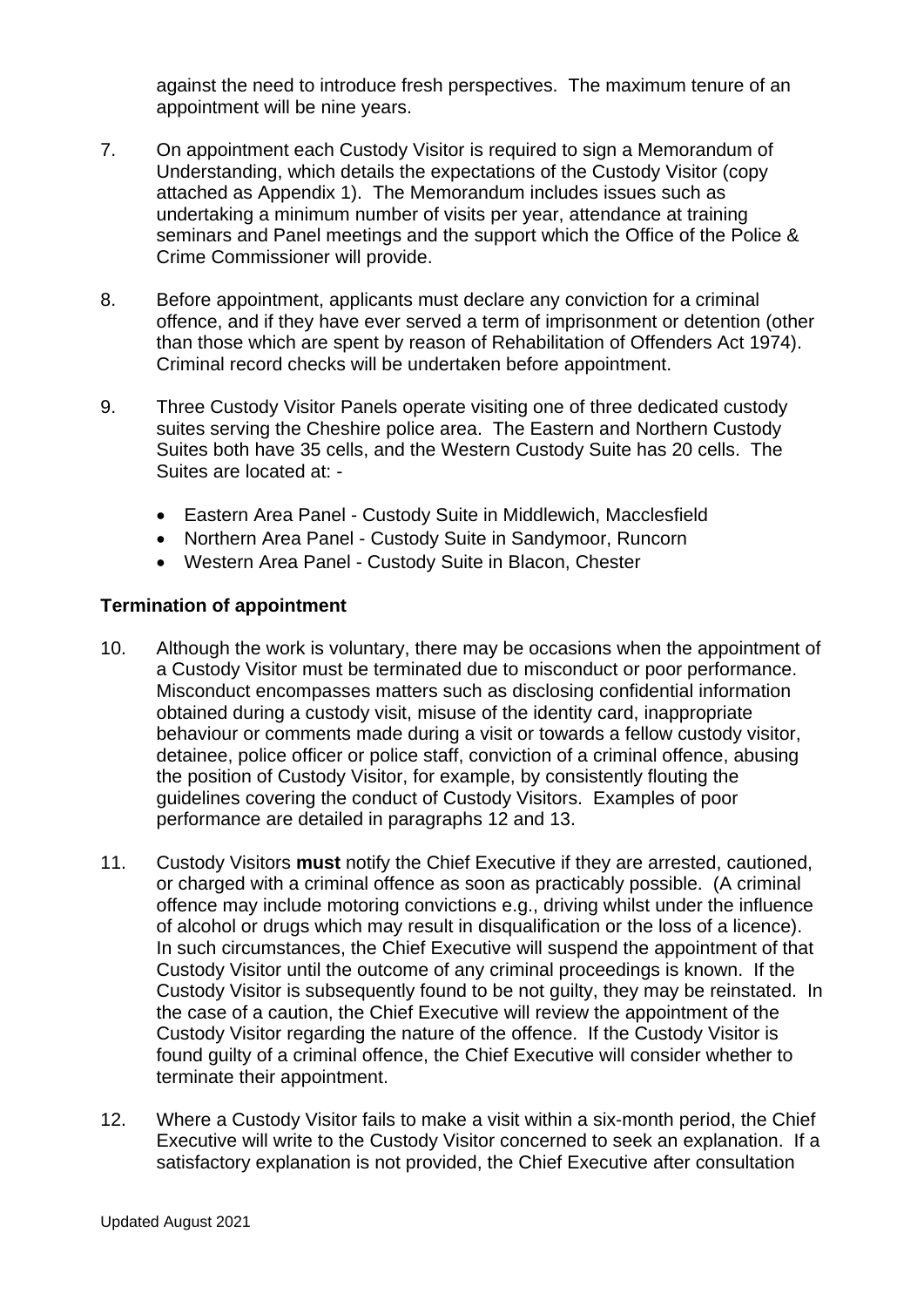with the scheme administrator, will consider whether the appointment should be terminated.

- 13. Where a Custody Visitor fails to make a minimum of 6 visits or fails to attend at least one Panel meeting during the year or attend the annual training seminar and no explanation has been given to the Scheme Administrator, the Chief Executive will consider whether the appointment should be terminated.
- 14. As outlined in paragraph 6, appointments will be renewable every three years subject to support from the scheme administrator. Where the scheme administrator does not support the re-appointment, the Custody Visitor will be advised of the reasons and invited to comment. The Chief Executive, in consultation with then scheme administrator will decide whether the appointment should be confirmed or terminated. An Appointment, Termination, Complaints and Appeals Procedure are attached as Appendix 2.

### **Visiting Programme**

- 15. The Scheme Administrator is responsible for the co-ordination of visits and the day-to-day administration of the Panel. The scheme administrator's role is to act as a contact point and offer advice and support to Custody Visitors. The responsibilities include chairing Panel meetings; preparing the agenda for meetings, and subsequently the notes; the compilation of the visiting statistics; submission of their annual performance report to the Office of the Commissioner; and attendance at conferences and training seminars.
- 16. Each custody suite should be visited once per week. A visiting rota detailing when Custody Visitors are programmed to visit will be circulated in advance of the visiting period to which it relates. The rota also lists the 'reserve' Custody Visitors to contact in the event of a Custody Visitor not being able to undertake a visit.
- 17. These suites are where persons are detained under arrest and are staffed 24 hours a day. Visits should be made without appointment; however, shift changeover periods should be avoided (7am and 7pm). Remember that your visit may not always be convenient, and you may experience a short delay in commencing a visit at busy times.

### **Conduct of Visits**

- 18. Custody Visitors must carry their identity card, always within the custody suite. The identity card must be shown on arrival to the custody staff and on request.
- 19. Custody Visitors must visit in pairs and no more than two Custody Visitors can visit at any one time. Custody Visitors should not be accompanied by any unauthorised persons.
- 20. Custody Visitors will only have access to those parts of the custody suite where persons are detained which includes all parts of the custody area - cells, detention rooms, holding cells, charging areas, washing facilities, kitchen/food preparation area and medical room (but not the drugs cabinet). Custody Visitors should ensure that these areas are clean, tidy and in a reasonable state of repair and decoration, and that bedding in cells is clean and adequate. Empty cells

Updated August 2021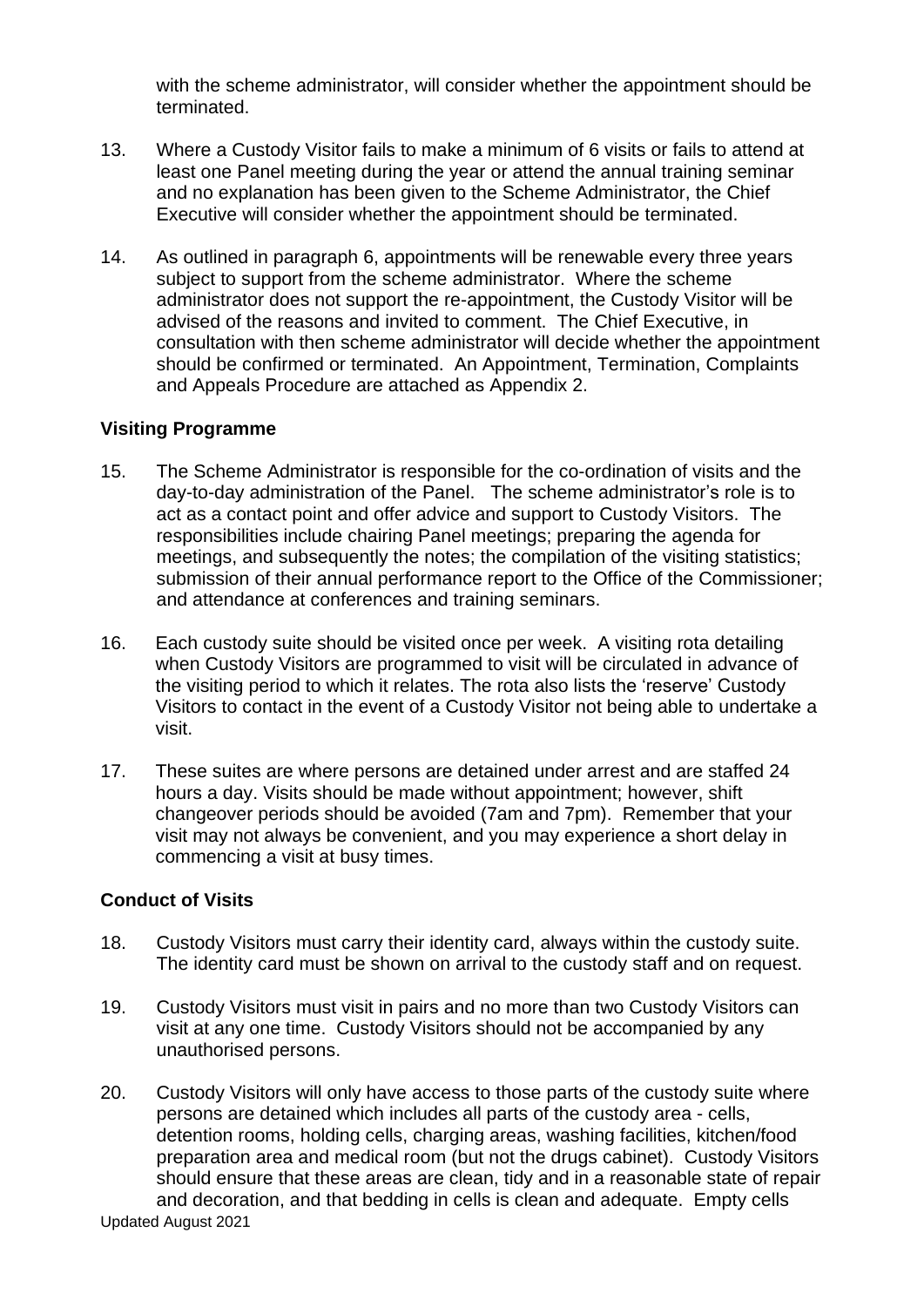should also be checked to ensure heating/ventilation systems, cell bells and toilet flushing mechanisms are working properly. Unoccupied interview rooms in the custody area may also be visited.

21. Custody Visitors must remember that visits will cause some disruption to the normal operational efficiency of a custody suite. Visits should therefore be business-like.

### **Visiting Procedures**

- 22. The following paragraphs detail the procedure for Custody Visitors when visiting the custody suites: -
	- On arrival at the custody suite, Custody Visitors should park in the visitor car park (or staff car park, using access card to gain entry) and proceed to the reception. Your access cards will allow you the same access rights within the custody suite as the custody staff. You should use the buzzer to request access into the custody area from reception. This is particularly important for health and safety reasons and as a courtesy to custody staff. Custody Visitors should not enter the custody area unsupervised during a potentially volatile situation at the custody desk or elsewhere in the suite.
	- On receiving a response, Custody Visitors should introduce themselves by advising of their names and role – this information will be relayed to the Custody Desk. If there is a delay in your entry more than 10 minutes, Custody Visitors should enquire with the Custody Sergeant how long entry will be and the reason for the delay. Any delays should be recorded on the 'CV/2 Report' to enable the effective operation of the Scheme to be monitored. When Custody Visitors are admitted through the gate, they will then gain access to the main reception area.
	- On arrival at reception, Custody Visitors may be asked to hand over any mobile telephones and bags and any other personal possessions to the officer. All mobile 'phones should be switched off or to silent mode. At times, Custody Visitors will only be allowed to take a pen, 'CV/2 Report', Custody Visiting Scheme Handbook and clipboard into the cell area. The Custody Visitors will then proceed through a 'security lock' to the secure area.
	- Whilst in the security lock, Custody Visitors may be 'scanned' with a handheld metal detector prior to proceeding to the custody desk.
	- At the custody desk, Custody Staff will outline the situation regarding the persons being detained in the custody suite at the time. The Custody Sergeant will allow Custody Visitors to view a computer screen detailing the detainees being detained at the time of the visit. Whilst viewing the screen Custody Visitors will observe information about the detainee's name and reason for detention, which should be disregarded.
	- Custody Visitors are recommended to identify a maximum of 10 detainees to visit, with particular focus on juveniles and vulnerable persons. If many of the selected detainees do not wish to receive a visit, Custody Visitors may wish to return to the custody desk and select further detainees to visit or inspect the other facilities in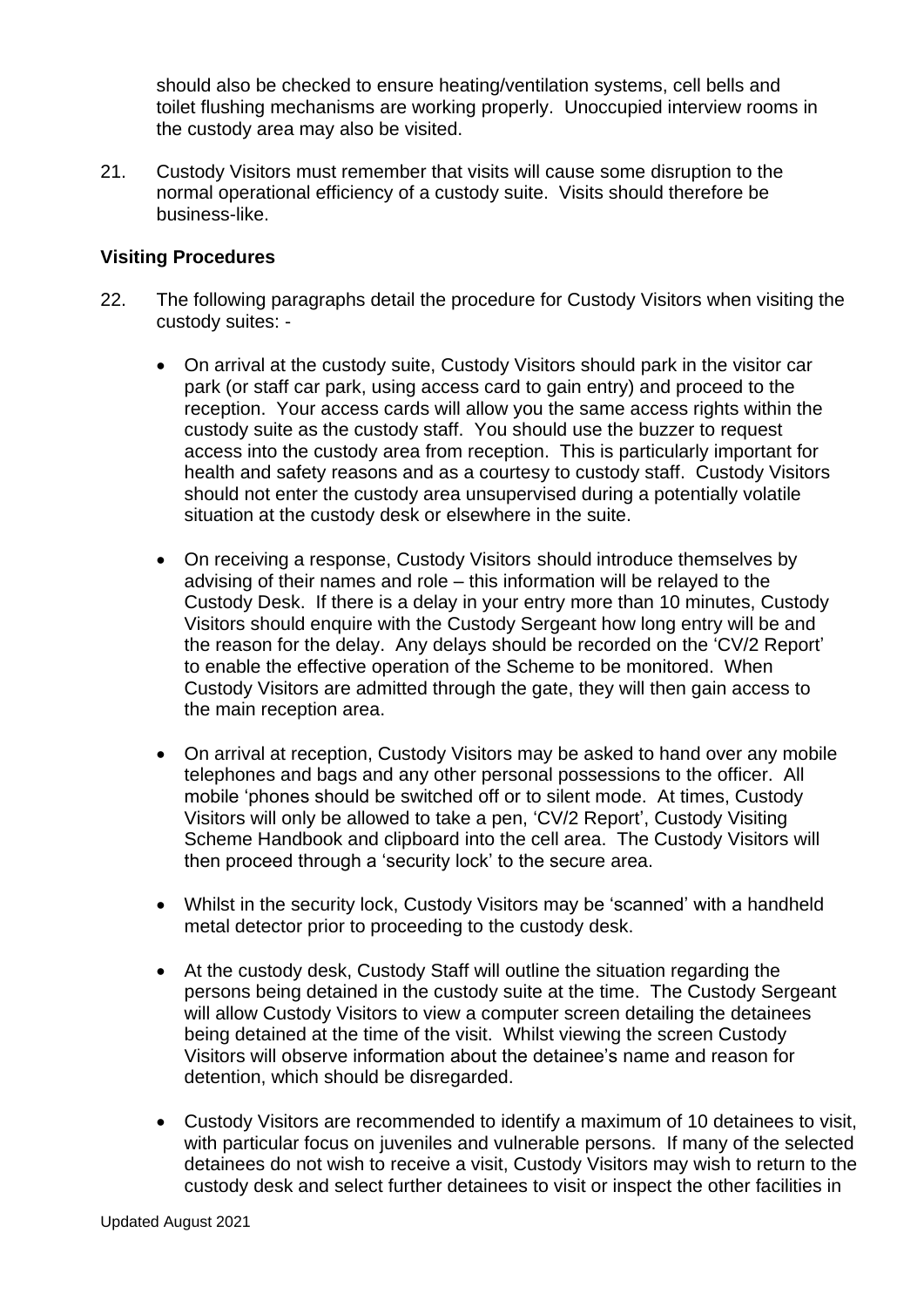the custody suite. During the visit, other areas as detailed in paragraph 20 may be inspected as deemed appropriate. CCTV surveillance equipment can also be checked to ensure that it is operational. This should result in a visit lasting a maximum of 1½ hours.

- Following the visit, Custody Visitors will be required to complete a CV/2 Report. Custody Visitors should ask the Custody Sergeant if they can use a quiet room to enable the report to be completed in private. Custody Visitors are required to inform the Custody Sergeant of any issues, which require immediate action at the time of the visit and before leaving the secure area. The completed report should be handed to the Custody Sergeant at the custody desk.
- Custody Visitors should ensure that if a copy of a custody record is printed out for information, that it is returned to the Custody Sergeant before leaving the secure area, and not taken outside the custody suite.

### **General Visiting Procedures**

- 23. Custody Visitors should focus on whether detainees have been offered their rights and entitlements under the Police and Criminal Evidence Act (PACE) (including receipt of the necessary paperwork) and confirm whether the conditions of detention are adequate. Custody Visitors should encourage an open exchange with the detainee.
- 24. Care must be taken to differentiate between the visit and the pursuing of individual cases. For instance, if called to the custody suite in a private capacity as counsellor or friend by a detainee, or if nominated by a detainee under the 'intimation of arrest' procedure, you cannot adopt or thereafter revert to the Custody Visitor function and see other detainees.
- 25. In general, you may see anyone detained at the Custody Suite at the time, subject to the following qualifications: -
	- (a) no detained person is required to receive a visit and answer any questions. Custody Visitors will introduce themselves to the detainee using the agreed introduction text. The accompanying Custody Sergeant/Detention Officer shall be within view but out of earshot during the visit. If the detainee is asleep at the time, they can be woken at the discretion of the Custody Sergeant/Detention Officer to seek consent to a visit. As a rule, to avoid interrupting the continuous period of eight hours rest provided for under the PACE, sleeping detainees should not normally be woken, but may be observed through the communicating hatch. If a detainee is not able to give consent, perhaps because of the effects of alcohol or drugs or by virtue of a mental illness, the Custody Sergeant should allow access unless it is considered that the Custody Visitors' safety would be at risk. In such circumstances the Custody Visitors may wish to speak to the detainee through the communicating hatch. That may also apply where consent is given, but the Custody Sergeant considers the Custody Visitors would be in danger from a violent or potentially violent detainee if they entered the cell.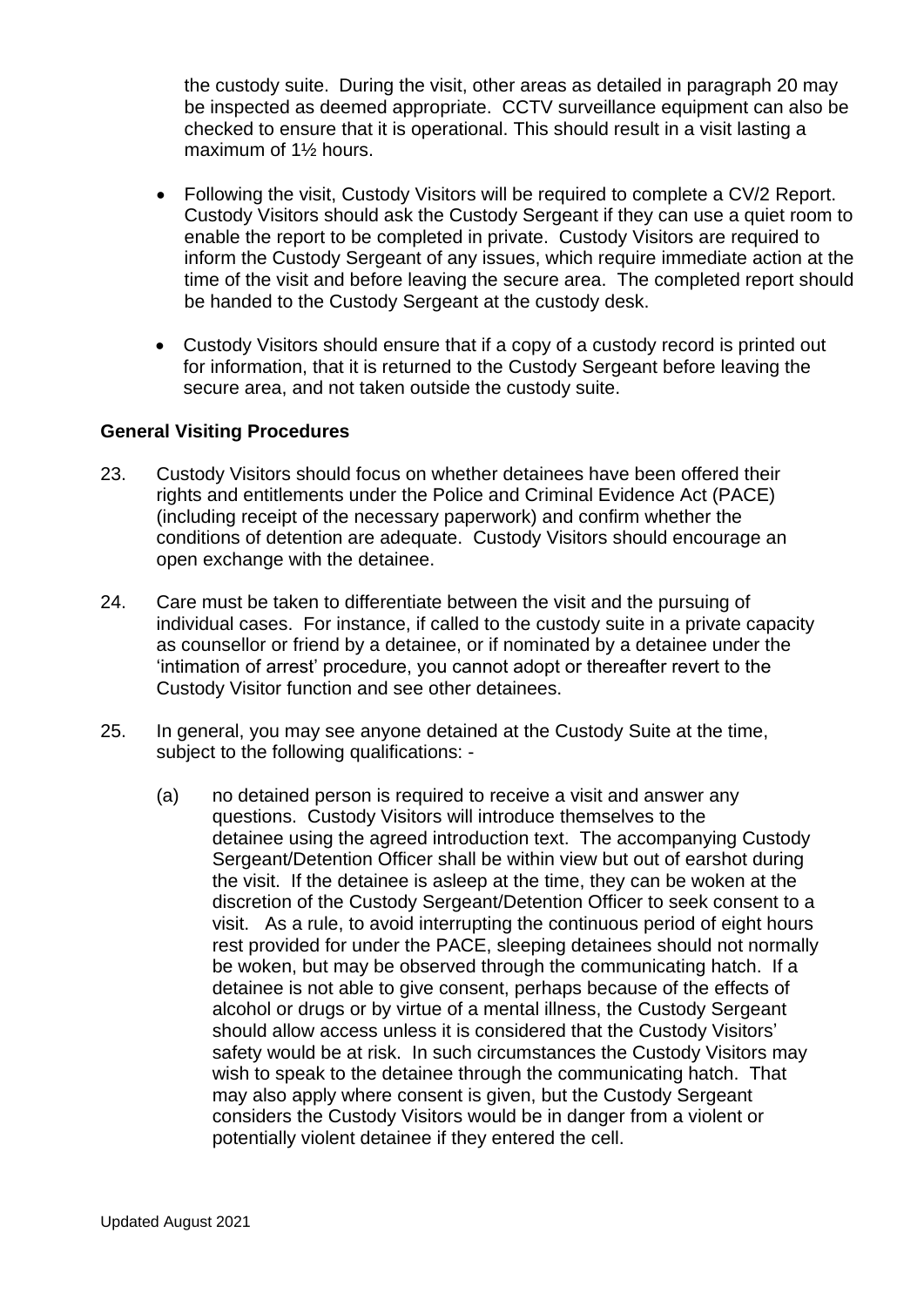- (b) if a detainee is being interviewed the interview may not be interrupted; you will not be admitted to an interview in progress. Custody Visitors may wish to wait until after the interview has finished.
- (c) the PACE Codes of Practice govern the way in which the police question suspects or witnesses. They also deal with the rights of the individual who is in custody, including their ability to communicate with people outside. The police can delay contact in exceptional circumstances by the Codes of Practice. The police may decide for similar reasons that a detained person should not be seen by the Custody Visitors, to avoid any risk of prejudicing an important investigation. Any decision to deny Custody Visitors access to a detained person can be taken only by the Custody Sergeant, who must explain his/her reasons on each occasion. Custody Visitors should also record this fact, and the reasons given and whether they were satisfied with the explanation on the 'CV/2 Report'.
- (d) there may be very rare instances where, in view of prevailing circumstances, the Custody Sergeant is incapable of permitting access to the custody suite. On such occasions the Custody Sergeant shall explain the circumstances and the visit may be deferred. You must record this on the 'CV/2 report'.
- (e) juveniles (the age of 17 and below) in custody will normally be accompanied by a parent or guardian (or other persons known as an appropriate adult). A visit will be permitted if an appropriate adult is not present, subject to the juvenile's consent. If an appropriate adult is in attendance, the juvenile's wishes should be sought and respected as to whether the appropriate adult should be in attendance during the visit.
- 26. When visiting persons in custody, Custody Visitors will at all time be accompanied by either the Custody Sergeant or Detention Officer. Any conversation with the detainee, which the Custody Visitor instigates, must be confined to the welfare and custodial arrangements only. The reason for detention, evidential matters relating to the investigation, and the question of bail are **not** matters which fall within the remit of the Custody Visiting Scheme.
- 27. Custody Visitors must **not** involve themselves in individual cases to the extent of offering advice about whether a detainee should make a statement or otherwise co-operate with the Police's enquiries. Custody Visitors must also decline to convey messages from detained persons, however innocuous they may seem. Custody Visitors must take care, in conversation with the detainee, not to give their opinion or invite comments on matters relating to the circumstances of his/her arrest or other aspects of the investigation and should avoid any suggestion that you are soliciting complaints about such matters. All questions should relate to the detainee's welfare and the conditions in which they have been detained.
- 28. The detainee may wish to raise matters outside those governing his/her welfare and on those occasions, particularly if the matter is construed as a complaint against any police officer, reference should be made immediately to the Custody Sergeant, who will take the appropriate action.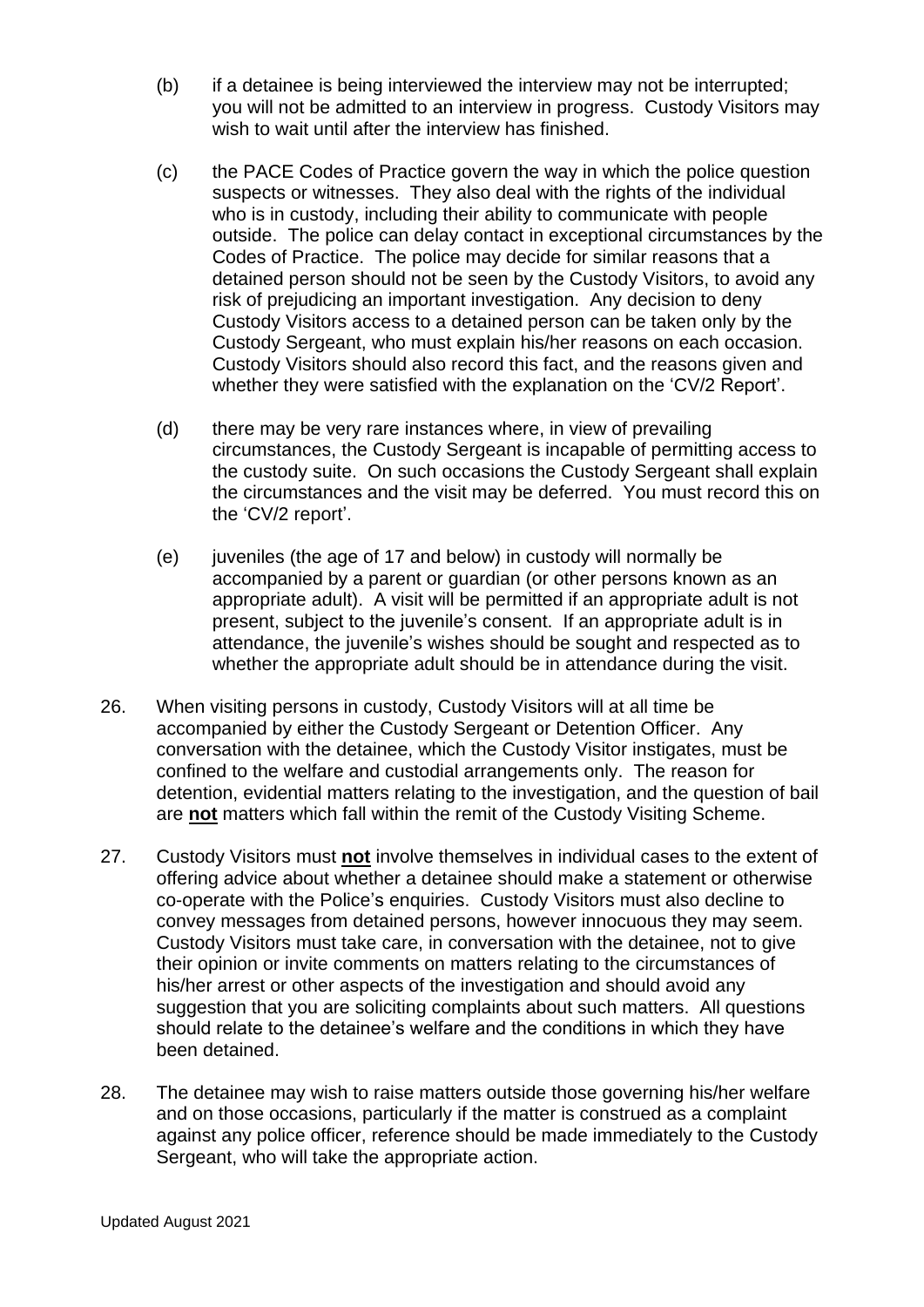- 29. Custody Visitors should constantly be aware of the likelihood of their subsequent evidential involvement, should the detainee make spontaneous comment, which has evidential value, either for the prosecution or defence. Questions likely to elicit such comment should be avoided if possible. If a Custody Visitor witnesses such evidential comment, they will be invited to make a statement on the matter for subsequent submission in evidence.
- 30. If a Custody Visitor recognises or has knowledge of a detainee being held in custody, they must immediately declare that interest to the Custody Sergeant and abandon the visit to that specific detainee.
- 31. A Custody Visitor may, with the consent of the detainee, be present during the formal charge process. On these occasions Custody Visitors must not make any comment which might interrupt the procedure. Similar conditions will apply should Custody Visitors wish to observe the documentation procedure of a recently arrived detainee. The presence of the Custody Visitor will be recorded on the Custody Record.

### **Custody Records**

- 32. Subject to obtaining the detainee's consent to view their custody record, the Custody Visitors may check its contents against what they have been told by the detainee. Custody Visitors may wish to verify: -
	- whether entitlements under PACE have been given and signed for.
	- that medication, injuries, medical examinations, meals/diets are recorded.
	- that procedures to assess special risks/vulnerabilities presented by the detainee have been properly recorded.
	- the timing and frequency of cell inspections of inebriated or otherwise vulnerable detainees; and
	- the timing of reviews of the continuing need for detention
- 33. If a detainee is for any reason incapable of deciding whether to allow access to their custody record, the presumption should be in favour of allowing the Custody Visitors to examine the record.

#### **Complaints by detainees**

34. As a rule, a complaint by a detainee will be recorded in the Custody Suite. Custody staff may decide not to record the complaint until they have been presented with the full circumstances of the arrest and detention, however, this would depend on the nature of the complaint and securing of any evidence required. Evidence at the scene of arrest would be preserved by the investigating officer to support any decision to charge and subsequent proceedings; and may also be used should a complaint be made. In some circumstances where the complaint does not relate to the period in custody or the arrest, the individual may be advised to submit the complaint in writing to the Constabulary's Professional Standards Department or to attend a police station to make the complaint.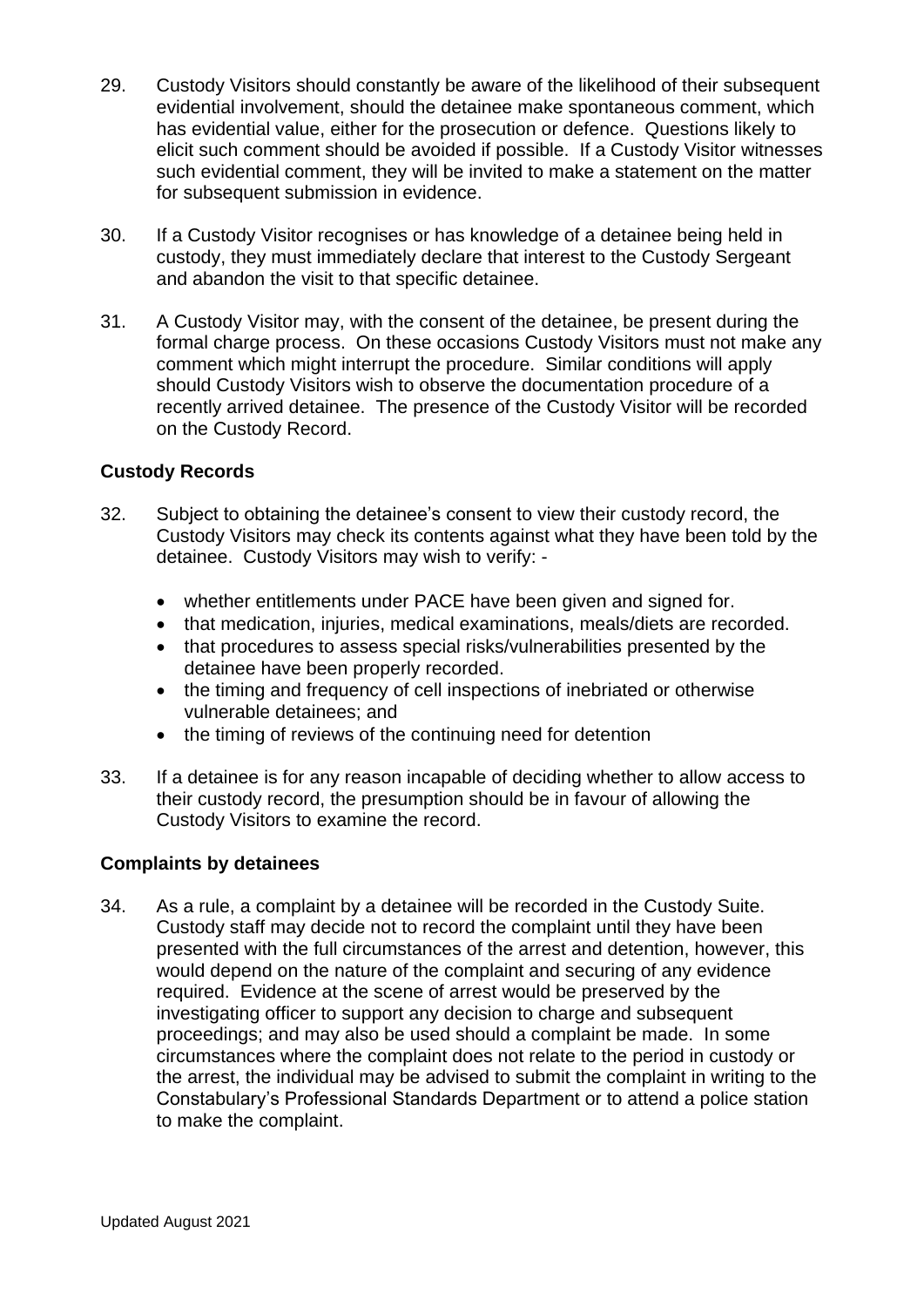35. If a detainee indicates that they wish to make a complaint, you should record the fact (but not the complaint) on the CV2 report form and bring the matter to the attention of the Custody Sergeant when you hand in the report form.

### **CCTV footage**

36. Custody Visitors must carry out their functions in person and not by viewing either live CCTV pictures or recorded footage. The role is fundamentally interactive with both detainees and police staff and cannot be discharged remotely. There may also be issues about infringing the privacy of detainees who have not consented to Custody Visitors observing them using CCTV. However, where specific incidents or circumstances arise and have been captured on CCTV, Custody Visitors might reasonably be allowed access where both the police and the detainee(s) concerned, consent.

### **Medical Issues**

37. Custody Visitors have no right to see a detainee's medical records, even when attached to the custody record. However, key points relevant to medical treatment should be recorded in the custody record itself. Custody Visitors should pay particular attention to detained persons who are suffering from any form of illness, injury, or disability. They should satisfy themselves that, if appropriate, medical advice has been obtained and established from the Custody Sergeant what instructions for medial treatment have been given and confirm by consulting the custody record that these instructions have been carried out.

### **Police Initiated Visits**

38. Exceptionally, circumstances may arise where the Police will wish to initiate a visit, where there may be serious local concern about the treatment or wellbeing of a person in custody and a special visit could help allay public fears. The senior officer in charge of the custody suite shall be responsible on those occasions for contacting the scheme administrator.

### **Confidentiality**

39. During undertaking visits, a Custody Visitor may acquire considerable personal information about persons connected with police enquiries, the majority of whom will not at that time have appeared in Court. Some will never appear in Court. That information must be protected against improper or unnecessary disclosure and you will therefore be asked to sign an undertaking of confidentiality. That undertaking will be signed at the time of your appointment. Custody Visitors should be aware that improper disclosure of information acquired during a visit or Panel meeting may attract civil or criminal proceedings. Improper disclosure extends to discussion of individual cases and identities with other Custody Visitors and to the system of written reporting to the Police & Crime Commissioner of the results of visits. Unlawful obtaining/disclosure of personal data also constitutes an offence under Section 55 of the Data Protection Act 1998, and improper disclosure of personal information may attract criminal proceedings. Additionally, unauthorised disclosure of facts concerning police operations, or the security of police stations may constitute an offence under the Official Secrets Act 1989.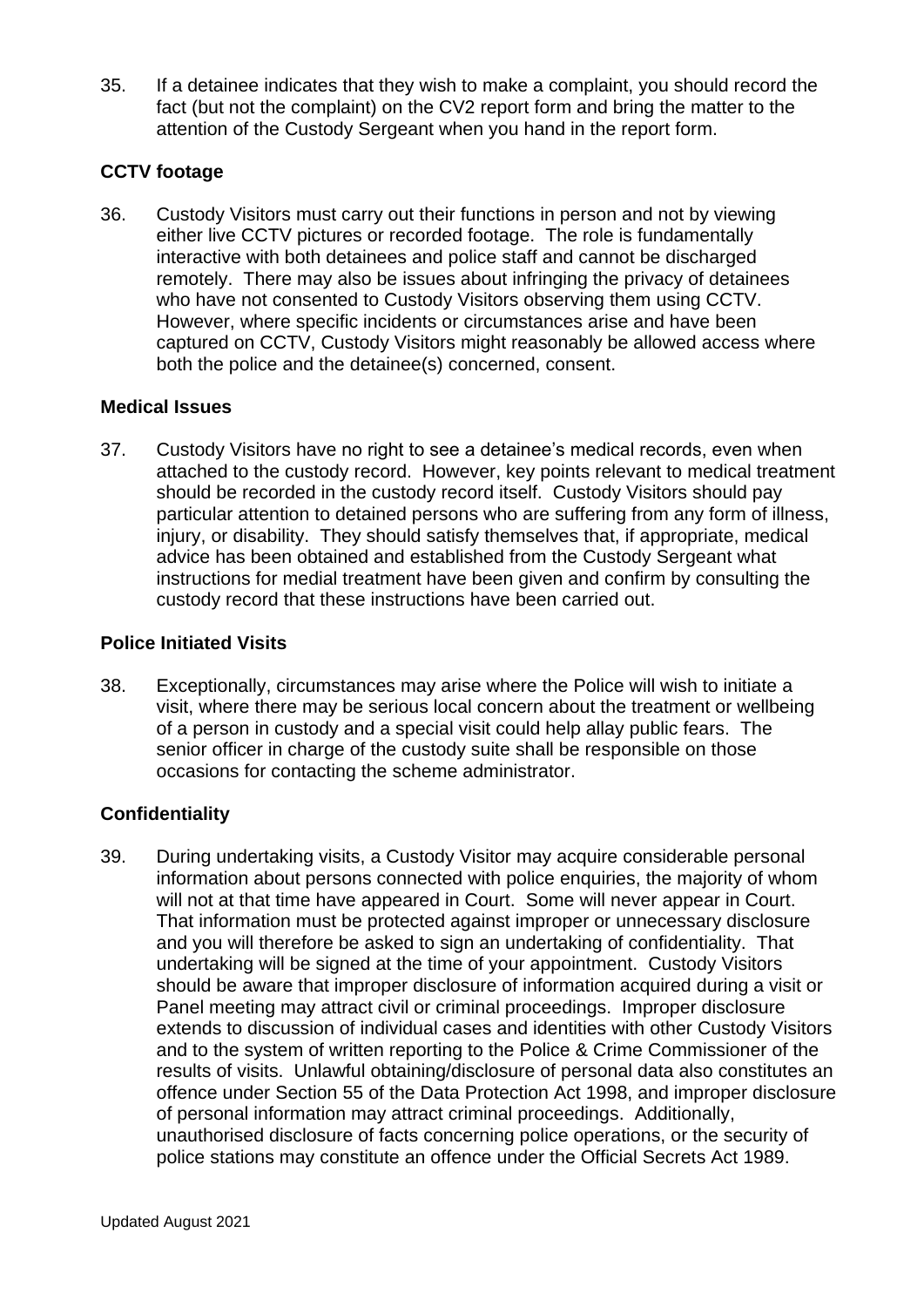### **Persons informally present at the custody suites**

- 40. There may exceptionally be persons at the custody suite who, whilst not detained under the formal arrest procedure, are there having attended freely to offer evidence as a witness to some occurrence, to provide fingerprints, photographs, or DNA or to be interviewed as a possible suspect for an offence. Such persons will not fall within the provision of the Custody Visiting Scheme. However, should a Custody Visitor wish to satisfy themselves as to the welfare of such persons, their consent should first be ascertained by the Custody Sergeant.
- 41. The following persons may also be present in a custody suite and may be visited by Custody Visitors when they are under the control and responsibility of the police service: -
	- Home Office Prisoners

On occasion remanded and sentenced prisoners are held in Custody Suites. They are known, in the police context, as Home Office prisoners. Home Office Circular 74/91, 'Remand and sentenced prisoners held in police cells', sets out the categories of prisoner who may be held and can be visited.

• Prisoner Escort and Custody Service

GEO Amey are responsible for escorting prisoners from custody suites to court and if sentenced, onward to prison. Lay Observers have been appointed by the Home Office to monitor performance and to inspect the conditions in which prisoners are transported and held. From time to time, it may be necessary for these detainees to be held in the custody suites.

• Immigration Detainees

These are persons held under the Immigration Act 1971 and Immigration and Asylum Act 1999 who are subject to deportation proceedings or who are waiting to be removed from the UK as illegal entrants.

People at Risk/Police Protection

These may be persons held under the Mental Health Act 1983 for their own protection or children taken into police protection under the Children Act 1989.

• Operation Safeguard

Operation Safeguard refers to the temporary re-housing of prisoners from Her Majesty's Prison Service into police cells nationwide. Since the statutory regulations relating to Independent Custody Visiting came into effect in the Police Reform Act 2002, section 51 of the Act and paragraph 2 of the Independent Custody Visiting Codes of Practice make no distinction as to the status of the detainee (i.e., whether they are being detained under PACE, terrorism powers, immigration powers, etc). On that basis Custody Visitors should be given access to Operation Safeguard detainees in cells at custody suites or at police stations unless the standard exceptions apply.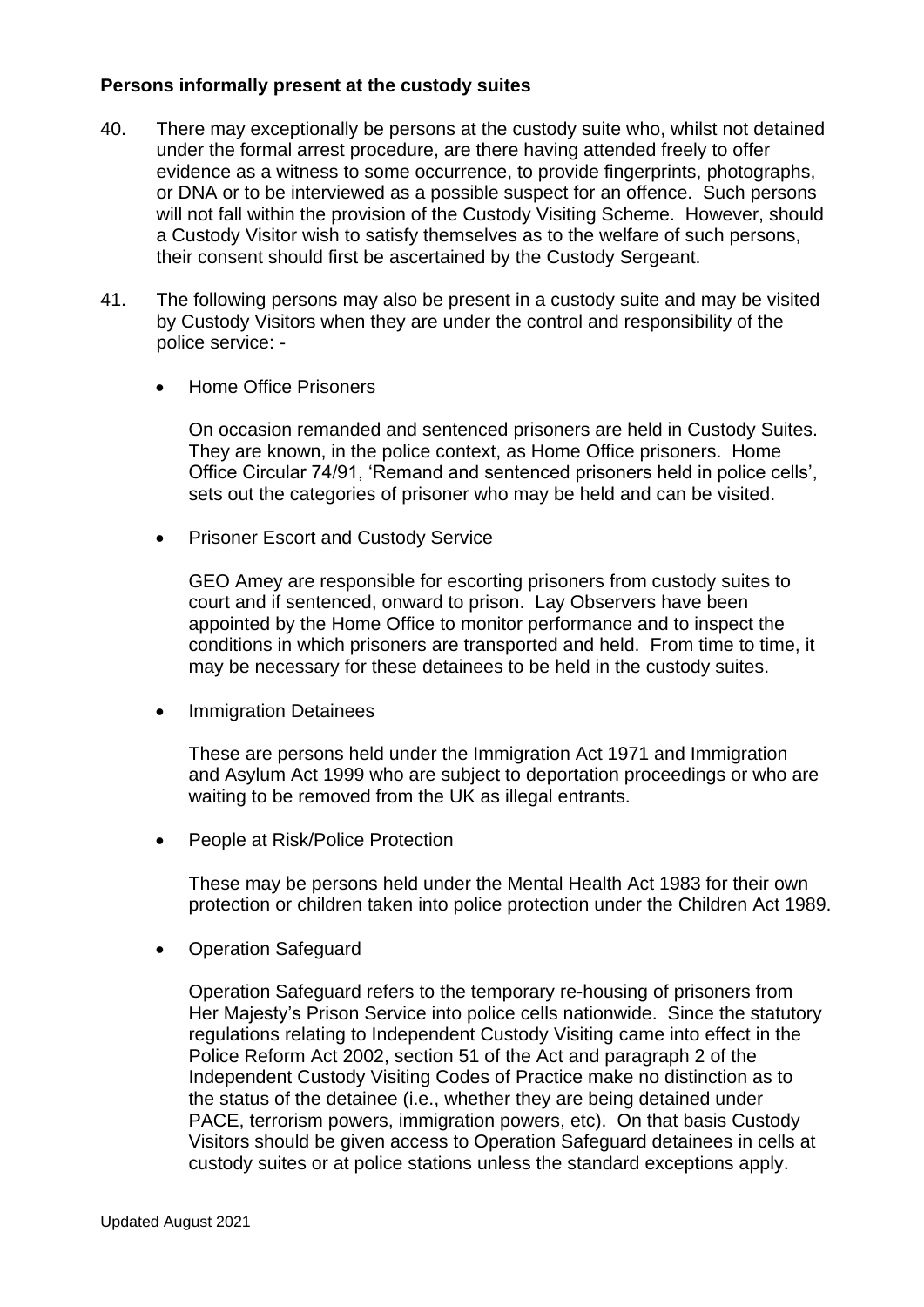As with all detainees, grievances or concerns should continue to be raised with the custody officer.

### **Completion of 'CV/2 report' and follow-up action**

- 41. Recording the contents of a visit is one of the most important aspects of the scheme. Custody Visitors may wish to make notes during the visit but should explain to the detainee why they are doing so. Custody Visitors shall report on each detainee visited at the end of the visit. The 'CV/2 report' should be completed in a private area, not in the presence of custody staff. Custody Visitors should record all aspects of the visit – complimentary comments about the suite and the custody staff and any concerns, which may include delays in accessing the custody suite and whether you were satisfied with the reasons given; the reception by custody staff; the cleanliness of the custody suite; etc. Custody Visitors should ensure that all issues raised by detainees are brought to the attention of the Custody Staff when handing over the 'CV/2 report'. One copy should be given to the Custody Sergeant who will in turn forward it to the Custody Inspector responsible for custody services, one copy should be retained by the lead Custody Visitor and the remaining copies forwarded to the to the Scheme Administrator.
- 42. If a visit discloses any aspects of the treatment of persons detained at the suite or conditions there, which are unsatisfactory, **it must be recorded on the 'CV/2 Report'**. If a matter appears to require urgent attention, the Custody Sergeant should be informed immediately. This action must be taken if a detained person makes a complaint of assault or ill-treatment or appears to have sustained an injury which is not recorded on the Custody Record. If the Custody Visitors are not satisfied with the response or actions of the Custody Sergeant regarding the welfare of a detainee, they must raise their concerns with the Custody Inspector at the time of the visit.
- 43. The following escalation procedure has been developed to ensure that out of normal office hours, serious concerns are effectively addressed: -
	- Where an incident occurs because of a visit and is of a routine nature, Custody Visitors should note the issue on the 'CV/2 Report' and forward to the Scheme Administrator, in the usual manner.
	- Where an incident occurs and immediate resolution is desirable, the Custody Visitors should raise the issue with the Custody Inspector, if it cannot be resolved by the Custody Sergeant in the first instance.
	- Where an incident occurs that requires urgent resolution, but no actual risk to an individual is suspected and the matter has been raised with the Custody Inspector but there is no satisfactory resolution, then this should be raised the next working day with the Custody Chief Inspector via the Scheme Administrator.
	- If the matter cannot be resolved with the Custody Inspector and the Custody Visitors consider the matter is urgent and there is a serious risk to an individual, the Force Incident Manager should be contacted on 01606 362270 who may then refer the matter to the locum Chief Inspector/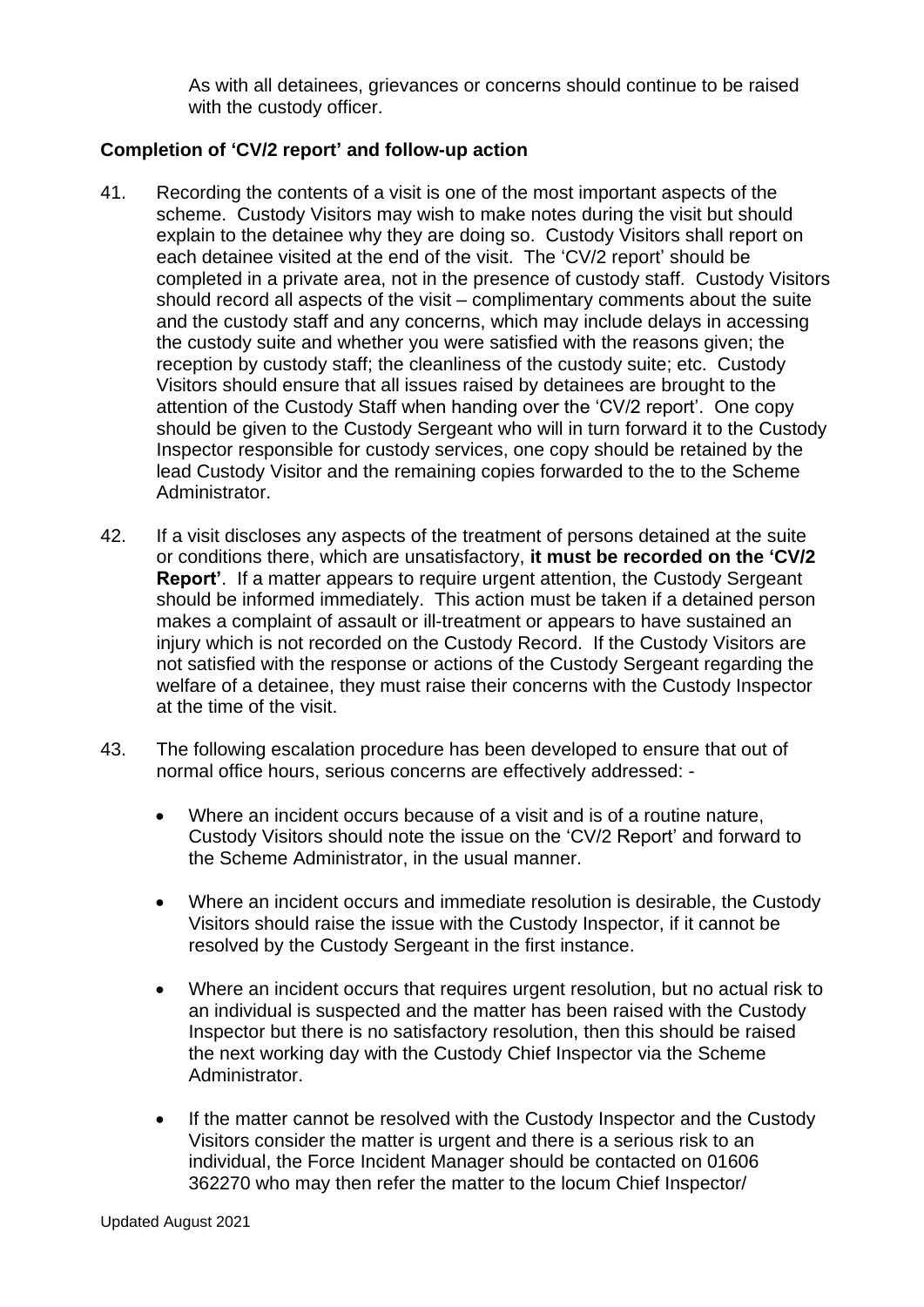Superintendent. (It should be noted that this officer is responsible for major incidents and may not be available at that time).

- Custody Visitors should also advise the scheme administrator of any unresolved issues to ensure that the most appropriate course of action is being taken.
- 44. References in reports to individual detainees must be made by their custody number to preserve their anonymity.

### **General Provisions**

- 45. There is no barrier to Custody Visitors also acting as Appropriate Adults in certain circumstances. Individuals must not switch between the role of Custody Visitor and Appropriate Adult during a visit to a custody suite. Changing roles in that way can blur responsibilities and create confusion for all concerned. However, those fulfilling the role of Custody Visitors are not prevented from acting as Appropriate Adults on separate and distinct occasions, preferably at completely different custody suites.
- 46. Custody Visitors may also act as Lay Observers who are appointed under the Criminal Justice Act 1991 to inspect the conditions under which prisoners are transported and held.
- 47. Custody Visitors must, before commencing duties, attend an Induction Seminar so that they are fully aware of their duties, relevant requirements of the law and local Force Orders regarding custodial arrangements.
- 48. A copy of the Custody Visiting Scheme Guidance and copies of associated documents such as the translation booklet for non-English speaking detainees and spare 'CV/2 Report' are kept under the charge of the Custody Sergeant within the custody suite.

### **Complaints Procedures**

49. The procedure the Scheme Administrator will follow if a complaint is received about the misconduct of a Custody Visitor is attached at Appendix 2.

### **Panel Meetings**

50. Custody Visitors shall meet on a Panel basis, three times a year, to receive updates on local and national policing developments and initiatives and review their work through the Office of the Police & Crime Commissioner.

### **Expenses and Allowances**

- 51. Travelling expenses are payable to all Custody Visitors at the Inland Revenue rates and therefore payment is exempt from income tax.
- 52. Travelling expenses will also be payable to those Custody Visitors to attend conferences/meetings subject to prior consent being given by the Scheme Administrator.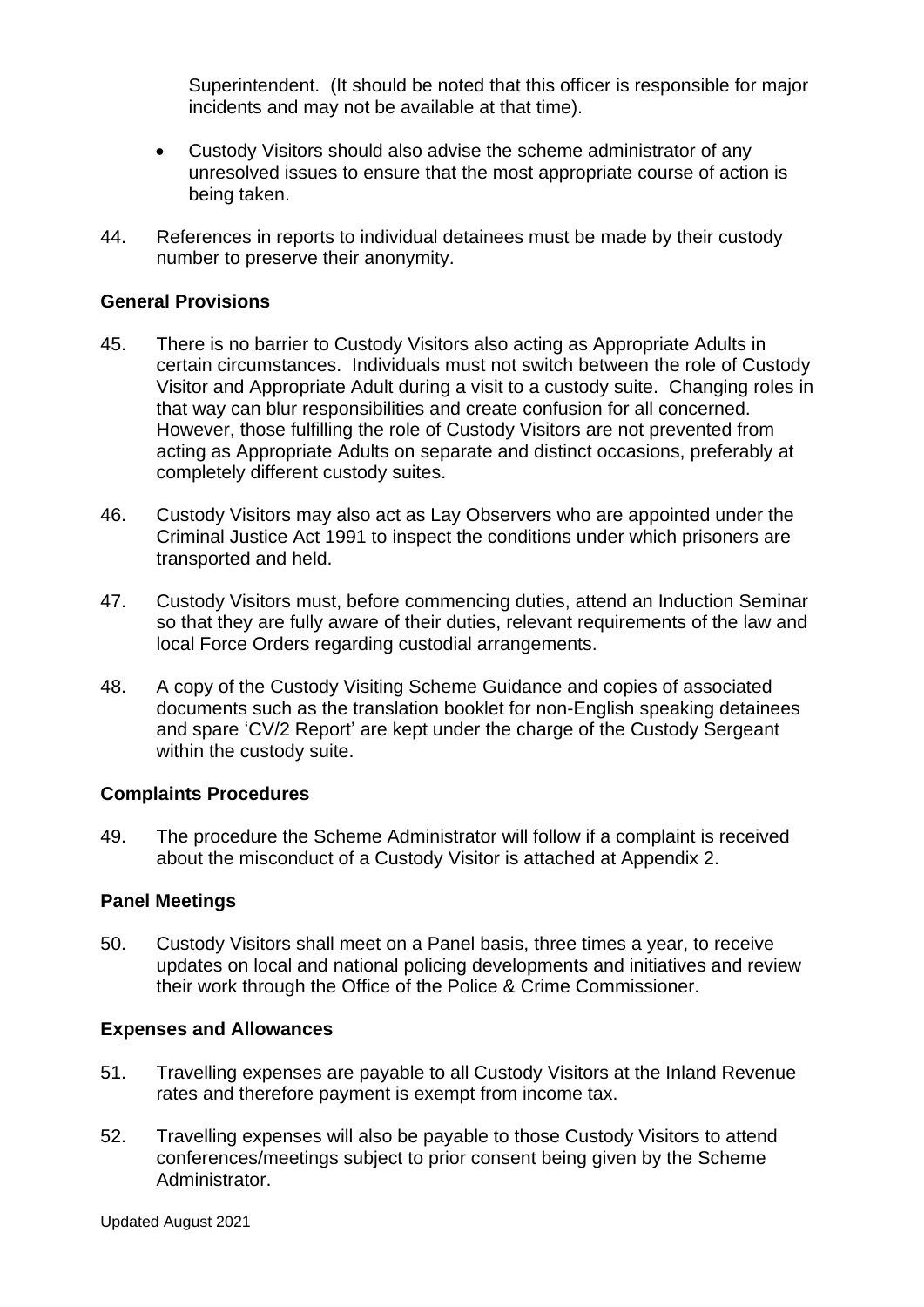53. Any Custody Visitor who is required to pay a carer in order to undertake a visit or attend a Panel meeting or training event may claim a carers' allowance. This allowance shall be paid upon the production of a valid signed receipt and shall be for actual expenditure incurred at the national minimum wage rate per hour. The allowance may be claimed for the time taken for a Custody Visitor from leaving home, undertaking a visit, or attending the Panel meeting/training and returning home. The allowance shall not be payable in respect of care provided by a member of the claimant's family. Payments may be claimed in respect of children aged 16 or under and in respect of other dependants where there is medical or social work evidence that care is required.

### **Heath & Safety**

- 54. The Custody Sergeant should inform Custody Visitors if a detainee has been subjected to Captor Incapacitant (CS spray). However, it would be in the Custody Visitor's interests for them to acknowledge on each visit whether any of the detainees has been subject to Captor Incapacitant.
- 55. Custody Visitors are responsible for their own personal safety whilst undertaking visits and if they feel unwell or have an illness prior to or during a visit they should contact the reserve to undertake the visit or cancel the visit.
- 56. Custody Visitors who are pregnant should consider temporarily withdrawing from the Scheme. If a pregnant Custody Visitor wishes to continue, they should advise the Scheme Administrator and make the Custody Sergeant aware so they can risk assess against factors in custody e.g., breakdown of air conditioning, violent prisoners, contagious diseases, availability of health staff etc. These issues would be considered for any Custody Visitors, but the risk is more acute when pregnant.

### **Insurance**

57. All Custody Visitors are covered by the Police & Crime Commissioners' insurance against personal injury whilst undertaking visits on police premises. Custody Visitors are responsible for advising their motor vehicle insurers that they are undertaking a volunteer role and to ensure that their vehicle is insured for such use.

### **Publicity**

58. It is helpful to use opportunities to raise public awareness about Custody Visiting. Custody Visitors should ensure that the purpose of the publicity is to inform about the Scheme and not to draw attention to individuals. In any article or presentation, Custody Visitors must not discuss individual cases or specific events except in general anonymous terms. It is up to the Custody Visitor to consider whether to reveal their own identity, however, anonymity can lead to misunderstanding in the media and where possible Custody Visitors should be prepared to reveal their identities. There is no necessity to reveal full personal addresses. The inclusion of photographs in any such articles is a matter of personal discretion. The advice of the Scheme Administrator must be sought not only prior to an interview/presentation being given, but before any articles are submitted for publication by individual Custody Visitors.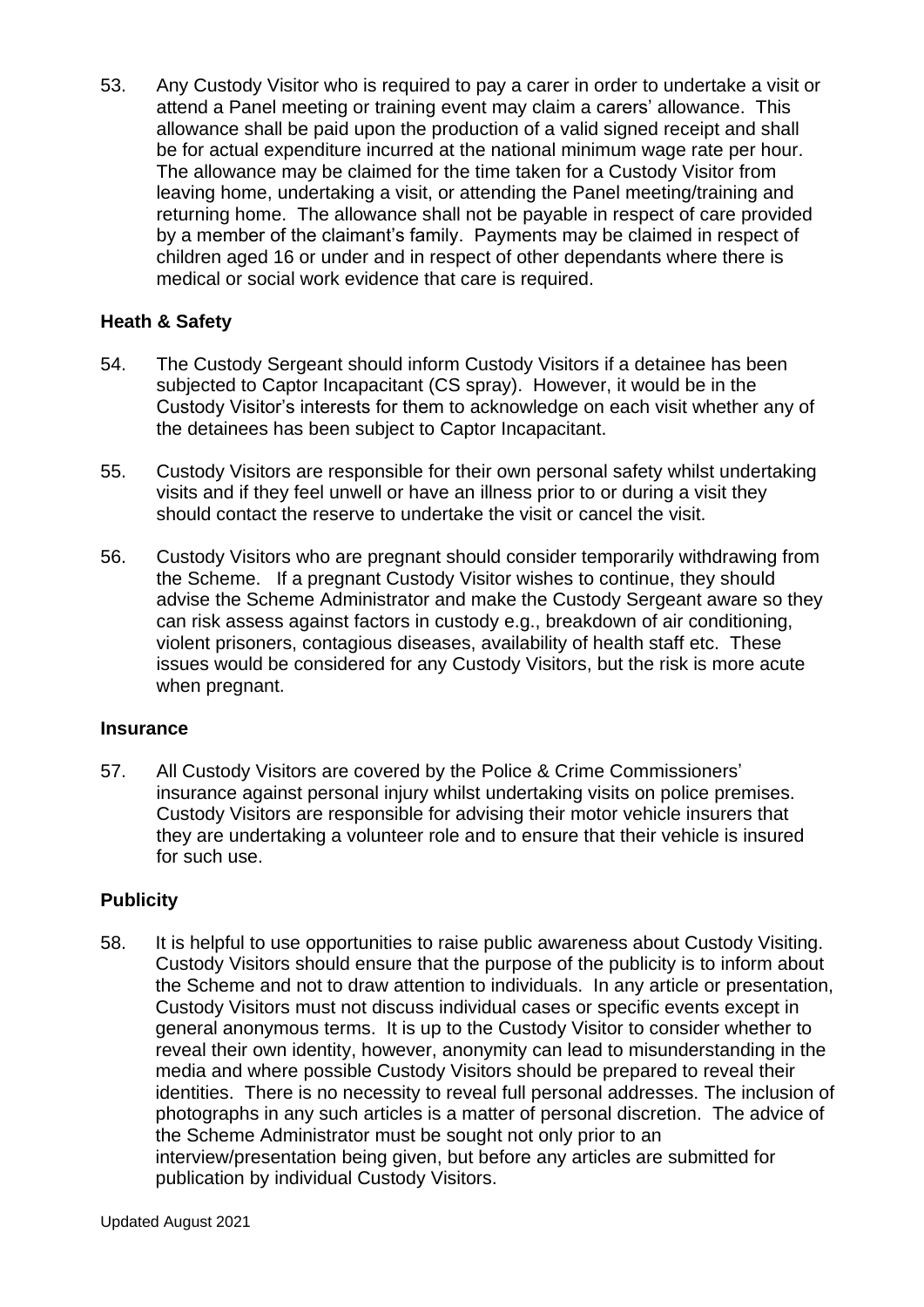- 59. Under no circumstances should Custody Visitors make themselves available to respond to requests for specific information from the media or other organisations about individual cases or events in the custody suite.
- 60. A response to general enquiries from the media may be provided by the scheme administrator and only if they are satisfied that the required information is of sufficiently general nature to enable a reply to be made. Advice should always be sought from the Scheme Administrator before a response if given. Any enquiry concerning a particular case should be referred to the Chief Constable via the Constabulary's Corporate Communications Office on tel. no. 01606 365782.

For further information contact the Scheme Administrator: - Sarah Tilling at:

Office of the Police & Crime Commissioner Police Headquarters Clemonds Hey Oakmere Road Winsford CW7 2AH Email: [pcc@cheshire.pnn.police.uk](mailto:pcc@cheshire.pnn.police.uk)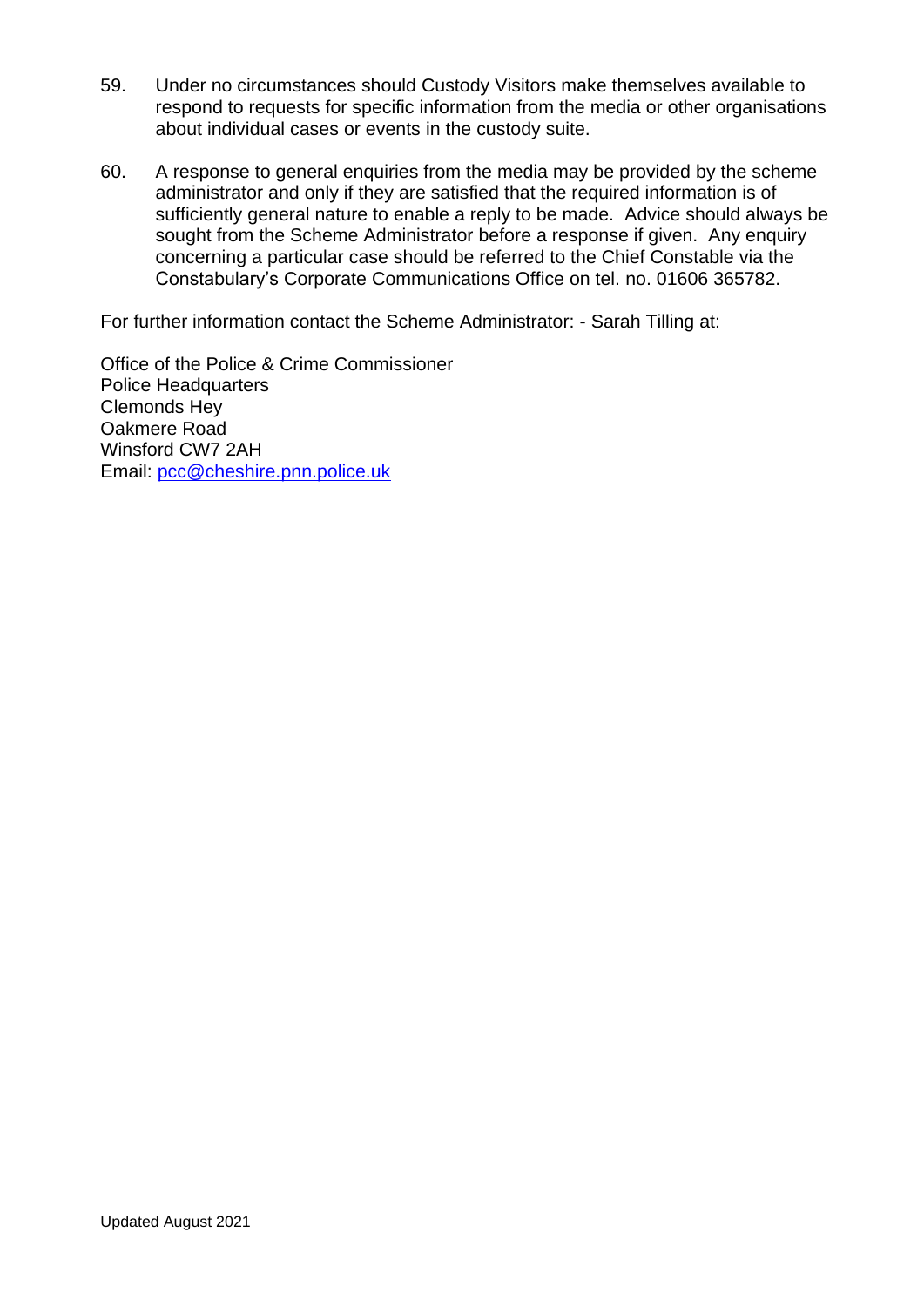

## **CUSTODY VISITING SCHEME**

### MEMORANDUM OF UNDERSTANDING

You will be issued with a copy of the full guidance for the Scheme, but you should particularly note the following points, which highlights the Police & Crime Commissioner's expectations of a Custody Visitor.

### 1. ROLE AND RESPONSIBILITIES

The purpose of your role is to observe and report upon the conditions under which persons are detained at custody suites in Cheshire. Your concern is for the welfare of the person in custody and the operation in practice of the statutory and other rules governing their welfare.

### 2. APPOINTMENT

Your appointment is initially for a probationary period of six months.

Your Custody Visitor Panel will consider the outcome of your probationary period and where appointments are confirmed they will be for a period of three years (including the probation period). This review will be undertaken by the existing Custody Visitors in your Panel area, in the absence of the probationer Custody Visitor(s).

You will be eligible for re-appointment every three years subject to the support of the scheme administrator and to the required vetting status. The maximum period of appointment is nine years.

### 3. CONDUCT

You must act professionally and responsibly with honesty and integrity when undertaking your role and to the highest professional standards. There should be no grounds for suspicion that a Custody Visitor is influenced in any way by improper motives. You are expected to carry out duties in such a way as to never discriminate against, harass, behave offensively, or bully any individual. You must not be under the influence of alcohol or drugs and ensure appropriate dress is worn. Mobile 'phones and other electronic devices must be switched off.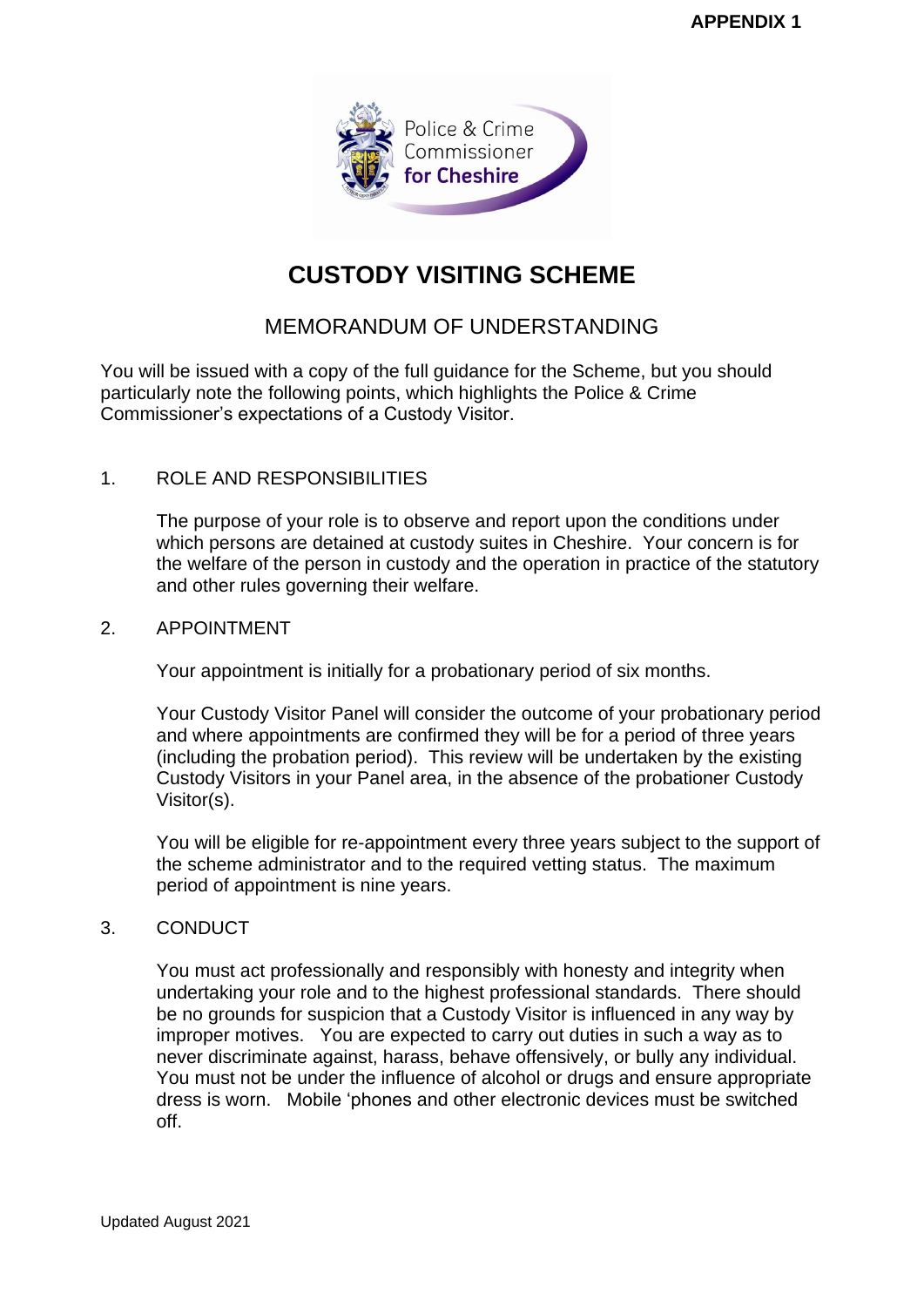### 4. IDENTITY AND ACCESS CARDS

Your identity and access cards will be valid for the period that you are appointed as a Custody Visitor. The identity card authorises you to visit the custody suite. The identity card should only be used for the purpose of making visits. If it is used for any other purpose, it will be withdrawn and your appointment as a custody visitor may be terminated. Your access cards will allow you the same access rights within the custody suite as the custody staff and direct access into the custody area, however, you should use the buzzer to request access into the custody area from reception. This is particularly important for health and safety reasons and as a courtesy to custody staff.

The Scheme Administrator must be advised immediately if either of the above cards are lost or stolen. Identity and access cards must be returned on termination of appointment as a Custody Visitor.

### 5 UNDERTAKING VISITS

You are required to make visits only when accompanied by another custody visitor from your Panel. There are no exceptions to this requirement, and custody staff are aware that they should not allow anyone who is unaccompanied to make a visit.

### 6. MINIMUM REQUIREMENTS

You are expected to make a minimum of 6 visits per year; if there are exceptional circumstances, which prevent you from fulfilling this requirement, you should ensure that the Scheme Administrator is aware of these. If you have not made a visit within a six-month period, the scheme administrator will advise the Chief Executive. The scheme administrator will contact you to ascertain the reason and seek an explanation.

### 7. DOCUMENTATION

You are required to complete a CV/2 Report Form for every custody visit made (even when there were no detainees in custody) and submit copies promptly to your scheme administrator.

#### 8. CHANGE IN CIRCUMSTANCES

You are expected to notify the Scheme Administrator of any change in circumstances which may affect your position as a custody visitor, e.g., if you are arrested, charged with, convicted of, or cautioned for an offence after their original application and vetting process; appointed as a Magistrate, Special Constable, Police Officer or undertake any other work which may present you with a conflict of interest.

### 9. ATTENDANCE AT TRAINING SEMINARS AND PANEL MEETINGS

Updated August 2021 You will be expected to attend the Induction and annual Training Seminars arranged by the Office of the Police & Crime Commissioner and encouraged to attend regional or national conferences where appropriate. You will be expected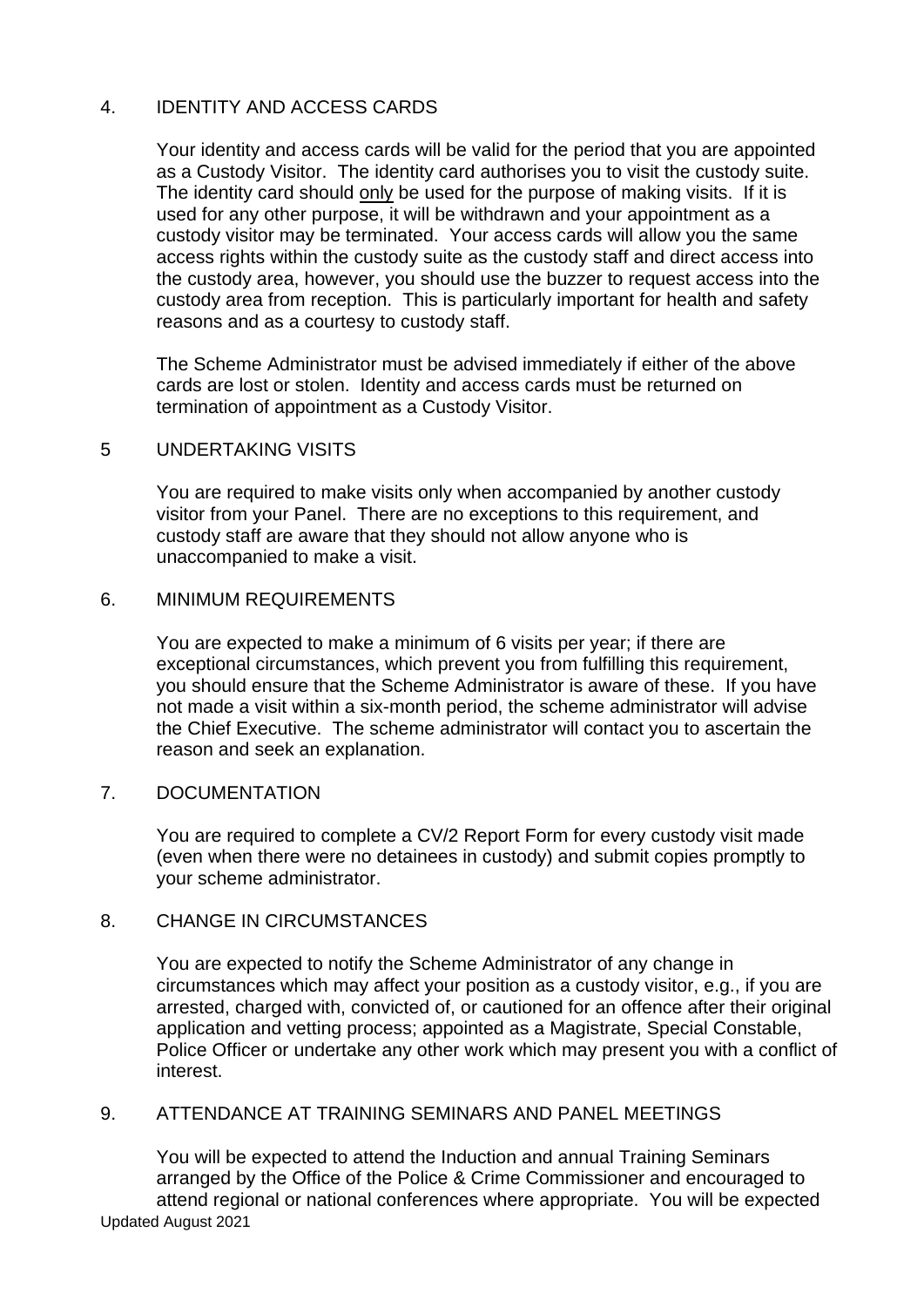to attend the Panel meetings. If you have not attended at least one Panel meeting within a twelve-month period, the scheme administrator will contact you to ascertain the reason and seek an explanation and discuss the matter with the Chief Executive.

### 10. IMPARTIALITY AND CONFIDENTIALITY

During your duties, you may acquire considerable personal information about persons connected with police enquiries, the majority of whom will not at that time have appeared in Court. Some will never appear in Court. Other information about the operation of the Custody Suites should also be treated as confidential as should discussions at Panel meetings. That information must be protected against improper or unnecessary disclosure. You should be aware that improper disclosure of information acquired during a visit may attract civil or criminal proceedings. Additionally, unauthorised disclosure of facts concerning police operations, or the security of police stations may constitute an offence under the Official Secrets Act 1989.

You must undertake not to disclose any information related to persons connected with police enquiries or police operations that you may acquire as part of your duties as a Custody Visitor.

### 11. QUERIES

Queries on any aspect of the scheme should be addressed to the Scheme Administrator: - Sarah Tilling at:

Office of the Police & Crime Commissioner Police Headquarters Clemonds Hey Oakmere Road Winsford CW7 2AH Email: [pcc@cheshire.pnn.police.uk](mailto:pcc@cheshire.pnn.police.uk) Tel: 01606 366284

You must sign below to indicate your agreement to be bound by the Custody Visiting Scheme and this Memorandum of Understanding. A copy of this agreement will be returned to you, for your future reference.

| Name:            | Signed: |
|------------------|---------|
| (BLOCK CAPITALS) |         |
|                  | ' )ate∴ |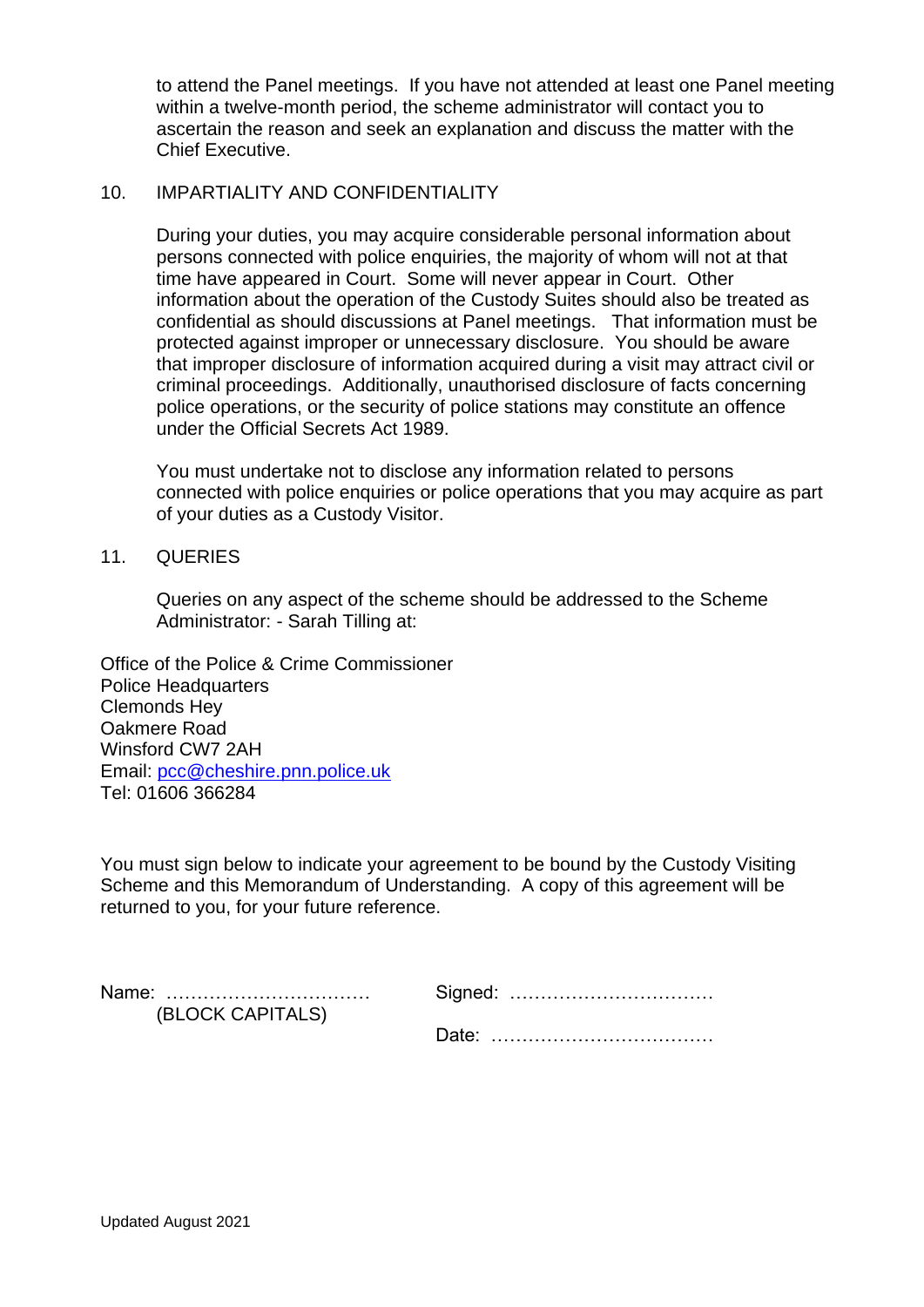

## **CUSTODY VISITING SCHEME**

### **APPOINTMENT, TERMINATION, COMPLAINTS AND APPEALS PROCEDURE**

The Office of the Police & Crime Commissioner operates a transparent and open system for appointments, re-appointments, managing conduct and complaints matters and appeal procedures. Managing these procedures quickly and effectively is vital in ensuring an efficient Custody Visiting Scheme.

### **SECTION 1: CONFIRMATION OF APPOINTMENT / RE-APPOINTMENT**

- 1. On appointment each Custody Visitor is required to sign a Memorandum of Understanding which sets out the Police & Crime Commissioner's (the Commissioner) expectations of Custody Visitors and what levels of support and training will be provided.
- 2. All appointments are subject to a probationary period and appointments will only be confirmed on successful completion of this period. In deciding what is successful, scheme administrator will be consulted, and the following considered: -
	- $\triangleright$  Number of visits undertaken.
	- ➢ Feedback from fellow Custody Visitors.
	- ➢ Any feedback from other involved agencies e.g., custody staff, police staff.
	- ➢ Views from the Scheme Administrator.
- 3. Following a satisfactory probationary period, a Custody Visitor will be notified in writing by the Chief Executive of their appointment for a two-year period during which they will carry out their duties in accordance with the terms of the Memorandum of Understanding.
- 4. If, however, a Custody Visitor's appointment is not confirmed, the Chief Executive will notify the Custody Visitor in writing of the decision. The Custody Visitor has a right of appeal against the decision of the Chief Executive to the Commissioner. The appeals procedure is set out in Section 3 below.
- 5. At the end of each period of appointment and subject to the Custody Visitor personally wishing to continue, the following will be considered by the Chief Executive when considering whether to extend the appointment: -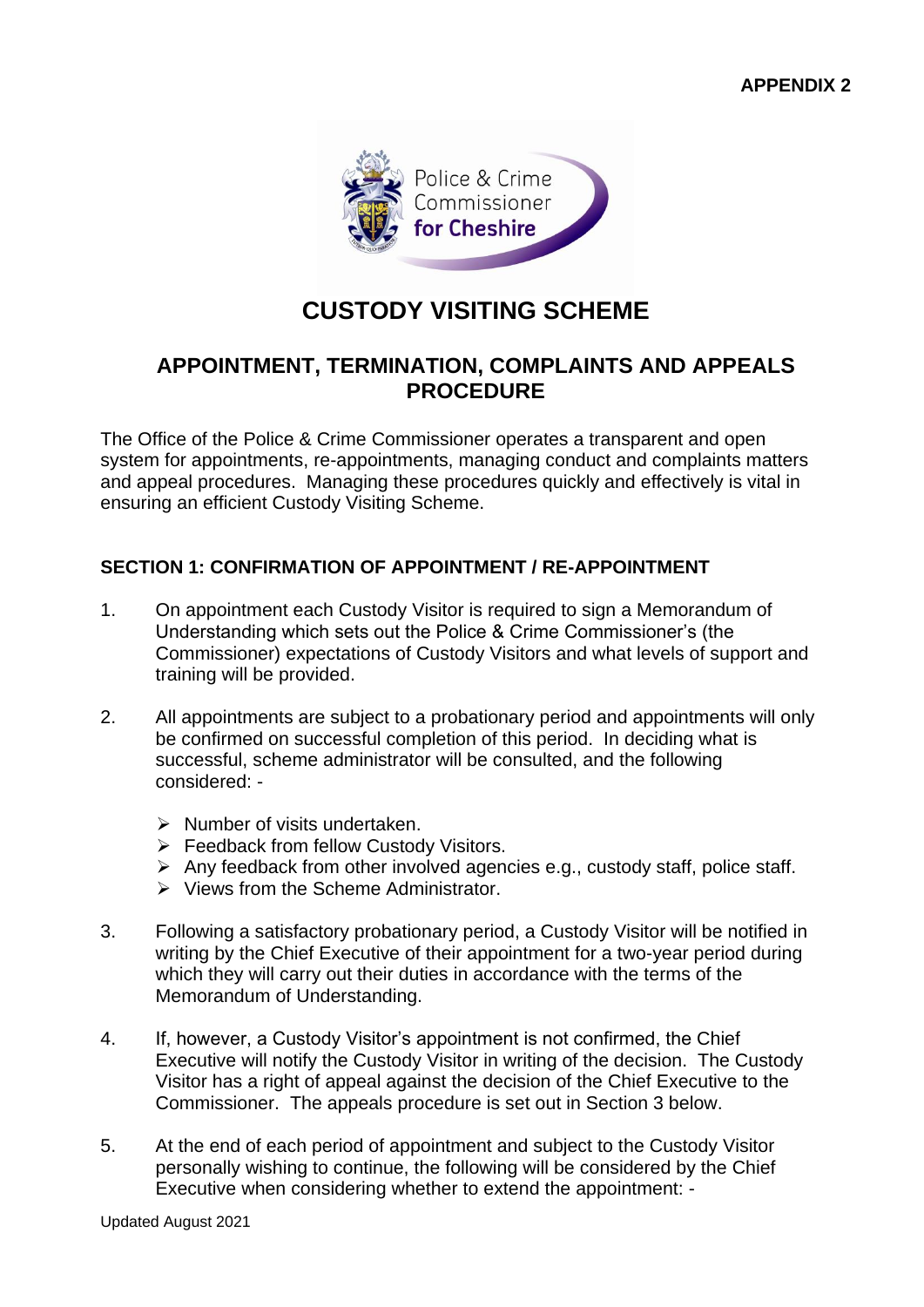- $\triangleright$  Number of visits carried out to comply with rota.
- $\triangleright$  Attendance at training events.
- ➢ Attendance at Panel meetings.
- ➢ Feedback from fellow Custody Visitors on the Panel.
- $\triangleright$  Feedback from other involved agencies e.g., custody staff, police staff.
- ➢ Views from the Scheme Administrator.
- 6. Each Custody Visitor will receive notification, in writing of the decision of the Chief Executive whether to extend the appointment for a further period. The maximum tenure of a Custody Visitor will be nine years. There is a right of appeal to the Commissioner as set out in Section 3 if an appointment is not extended.

### **SECTION 2: CONDUCT AND COMPLAINTS MATTERS**

- 1. This section sets out the method by which conduct, and complaints matters will be considered and the stages of resolution. Complaints may be made by Custody Visitors, detainees, police officers and staff or others who may encounter Custody Visitors in the course of their duties.
- 2. Whilst all complaints which are received will be taken seriously and be treated as such, the Office of the Police and Crime Commissioner will be concerned to safeguard the rights of the Custody Visitor who is subject to such a complaint.
- 3. The Chief Executive may, at their discretion, informally alert an individual custody visitor to relatively **minor** matters of misconduct and take no further action. Any referrals of misconduct will be kept on the Custody Visitor's personal record. The complainant will be informed the matter has been dealt with as an informal resolution and no further action taken. The complainant's identity will not be revealed or kept with the personal file.
- 4. If the misconduct matter is considered **serious** by the Chief Executive if there are **repeated** incidents, the Chief Executive will bring the matter to the attention of the Custody Visitor as soon as possible and at the latest within **3 working days** after a complaint is made

### **Conduct**

- 5. A Custody Visitor's appointment may be terminated due to misconduct or poor performance. Examples of misconduct and poor performance are detailed in paragraphs 10-13 of the Scheme Guidance.
- 6. In the event of a Custody Visitor being arrested, cautioned, or charged with a criminal offence, the Chief Executive will write to the Custody Visitor to suspend their appointment until the outcome of any criminal proceedings is known.
- 7. If the Custody Visitor is subsequently found to be not guilty, they may be reinstated. In the case of a caution, the Chief Executive will review the appointment of the Custody Visitor considering the nature of the offence. If the Custody Visitor is found guilty of a criminal offence, the Chief Executive will consider the termination of their appointment.

Updated August 2021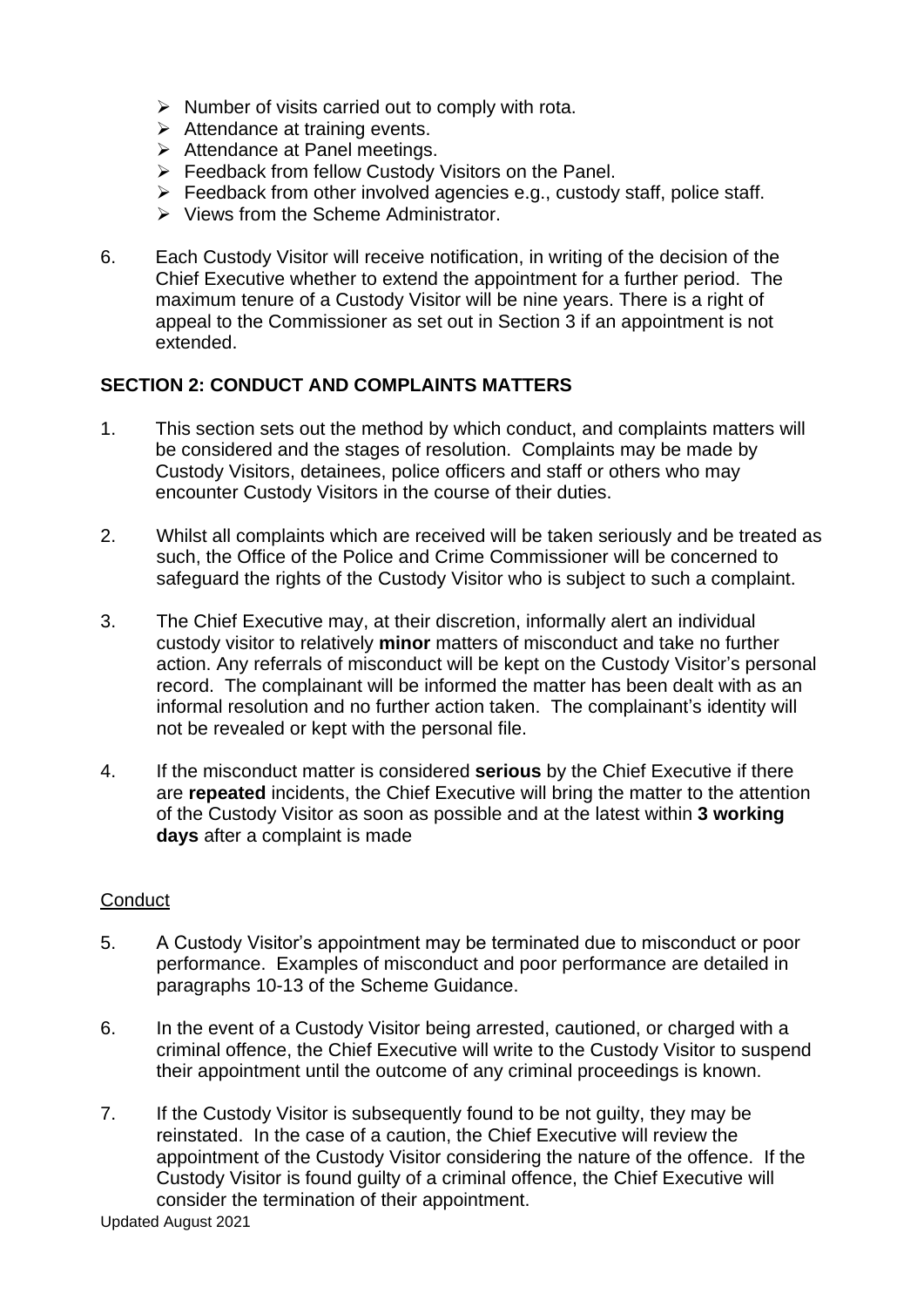8. The appeals procedure against termination is set out in Section 3 below.

### **Complaints**

- 9. If the complaint involves allegations against a police officer or police staff, the matter will be referred to the Constabulary's Professional Standards Department for determination under the appropriate Police Regulations and force policies.
- 10. All complaints concerning the Custody Visiting Scheme including complaints against individual Custody Visitors and the scheme administrator should be made to the Chief Executive.
- 11. The complainant must provide in writing:
	- (a) the names of any Custody Visitors concerned.
	- (b) details about the nature of the complaint and the date when the events occurred that have led to the complaint being made.
	- (c) their own name, address, and contact details.
- 12. The Custody Visitor will be advised of the nature of the complaint and will be offered the opportunity to provide any relevant information in writing within 7 working days.
- 13. The Chief Executive may contact any or all the following to seek their views on a complaint: - the complainant, the scheme administrator, fellow custody visitors, Custody Inspector, and any other person who is able to provide relevant information. Once the Chief Executive has received any submissions from the Custody Visitor, he will consider the matter and determine how to proceed.
- 14. Wherever possible, the Chief Executive will seek to resolve the complaint quickly and informally to the satisfaction of all parties concerned.The aim is to resolve complaints wherever possible within two months. Dependent upon the nature of the complaint, during the investigation, the Custody Visitors subject to the complaint may be suspended from undertaking visits.
- 15. Where informal resolution is not possible, or where the Chief Executive, after initial consideration, deems it to be appropriate, the complaint will be investigated, and a report prepared. The Chief Executive may undertake the investigation themselves or appoint a suitably experienced person to undertake the investigation on their behalf and produce the report for their consideration. The Chief Executive and the Scheme Administrator will consider the report and determine the complaint.
- 16. The Chief Executive may reach any one or more of the following conclusions and the decision will be final: -
	- (a) dismiss the complaint (in whole or in part).
	- (b) uphold the complaint (in whole or in part).
- 17. If the complaint is upheld (or upheld in part), the Chief Executive will determine the level of sanction dependent on the seriousness/nature of the complaint. The sanctions will range from: -
	- words of advice about a Custody Visitor's future conduct.
	- specific training/re-training.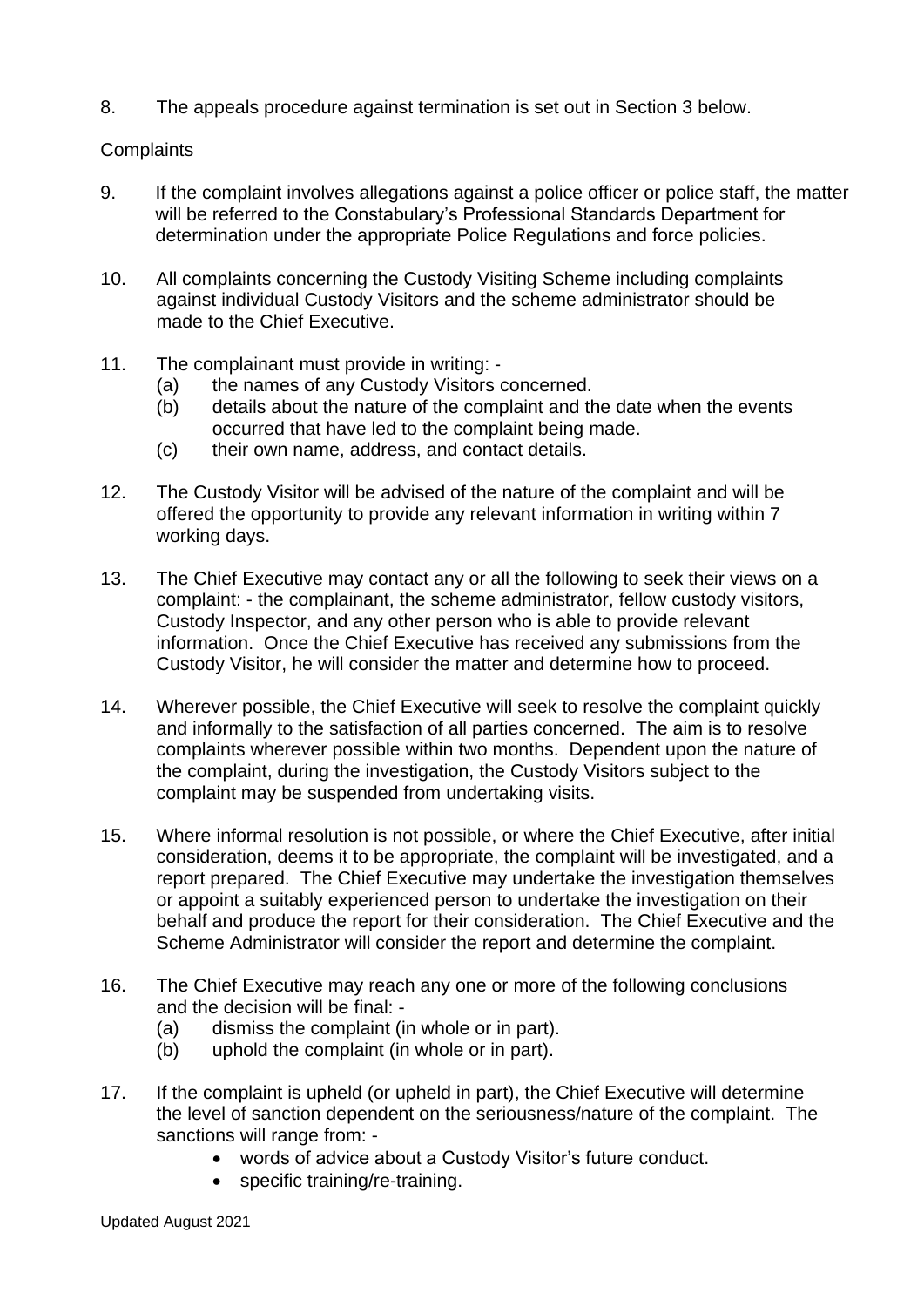- requirement to resign or immediate dismissal from the Scheme.
- 18. The Chief Executive will notify the complainant parties of the decision within 5 working days.

### **SECTION 3: APPEALS PROCEDURE**

- 1. The appeals procedure in relation to all matters regarding the confirmation, extension and termination of Custody Visitor appointments will be carried out as follows: -
	- ➢ The Custody Visitor will be advised in writing of any matters of concern regarding the confirmation of appointment/re-appointment or termination as determined by the Chief Executive. A Custody Visitor has a right to appeal to the Commissioner against the Chief Executive's decision not to appoint or reappoint or to terminate an appointment.
	- ➢ The Custody Visitor must submit any grounds of appeal to the Commissioner in writing within 15 working days of the Chief Executive's letter.
	- $\triangleright$  The Commissioner will consider the original paperwork, including any written responses, or supportive documents from the Custody Visitor. The Custody Visitor and Chief Executive may be invited to attend a meeting and answer any questions, which the Commissioner may ask. The Custody Visitor may be asked to explain the basis of the appeal and the Chief Executive may be asked to explain rationale for their decision.
	- ➢ The Custody Visitor may be accompanied by another Custody Visitor or a friend if they wish.
	- $\triangleright$  The Custody Visitor will be afforded the opportunity to ask any questions.
	- ➢ The Commissioner may seek advice from a Human Resources professional to assist with the appeal.
	- ➢ The Custody Visitor and the Chief Executive will be excluded from the decisionmaking process which will be held immediately after the discussion.
	- $\triangleright$  If the Commissioner deems that the appeal has no prospect to succeed, no meeting will be convened.
	- ➢ The Commissioner will notify the Custody Visitor within 10 working days of their final decision.
	- $\triangleright$  If the appeal is upheld, the Custody Visitor will be appointed or reinstated immediately, and the matter removed from the Custody Visitor's personal record.
	- ➢ If the appeal is dismissed, the Custody Visitor will be advised, and no further action will be taken. The Police & Crime Commissioner and or their Office will not enter any further discussion or correspondence concerning the appeal.